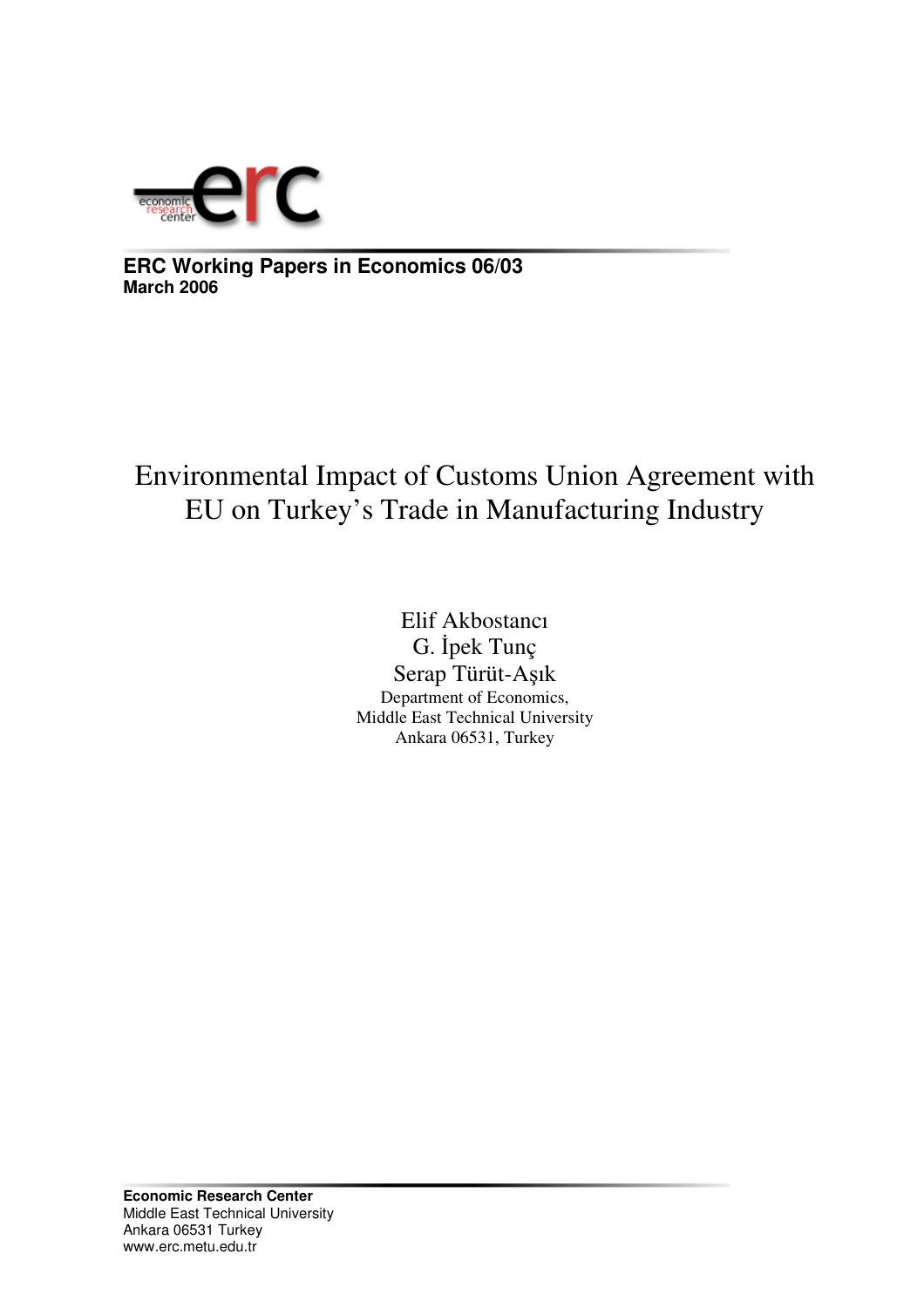## **Environmental Impact of Customs Union Agreement with EU on Turkey's Trade in Manufacturing Industry**

Elif Akbostancı<sup>a</sup>, G. İpek Tunç<sup>a</sup>, Serap Türüt-Aşık<sup>a</sup>

<sup>a</sup> Middle East Technical University, Department of Economics, 06531, Ankara, Turkey.

#### **Abstract**

In this study, we analyze Turkey's manufacturing industry trade by estimating sectoral import and export demand equations for 1980-2000. The study aims to understand whether the trade in the manufacturing industry complies with pollution haven hypothesis, and whether the free trade environment provided by the customs union (CU) agreement altered the trade pattern of the clean and dirty industries. Results of our econometric models have shown that while CU positively affects the import demand, it does not have any significant impact on the export demand of Turkish manufacturing industry. In terms of the environmental impact, distinction between clean and dirty industries turns out to be significant for both import and export demand. In general, our findings suggest that both clean and dirty industries' import demand increase during the study period. In terms of export demand, clean industries' export demand declines whereas dirty industries' export demand increases compared to the total demand.

**Corresponding author**: Elif Akbostancı Middle East Technical University Department of Economics 06531, Ankara Turkey. Tel: +90 312 210 3079 Fax: +90 312 210 1244 E-mail:elifa@metu.edu.tr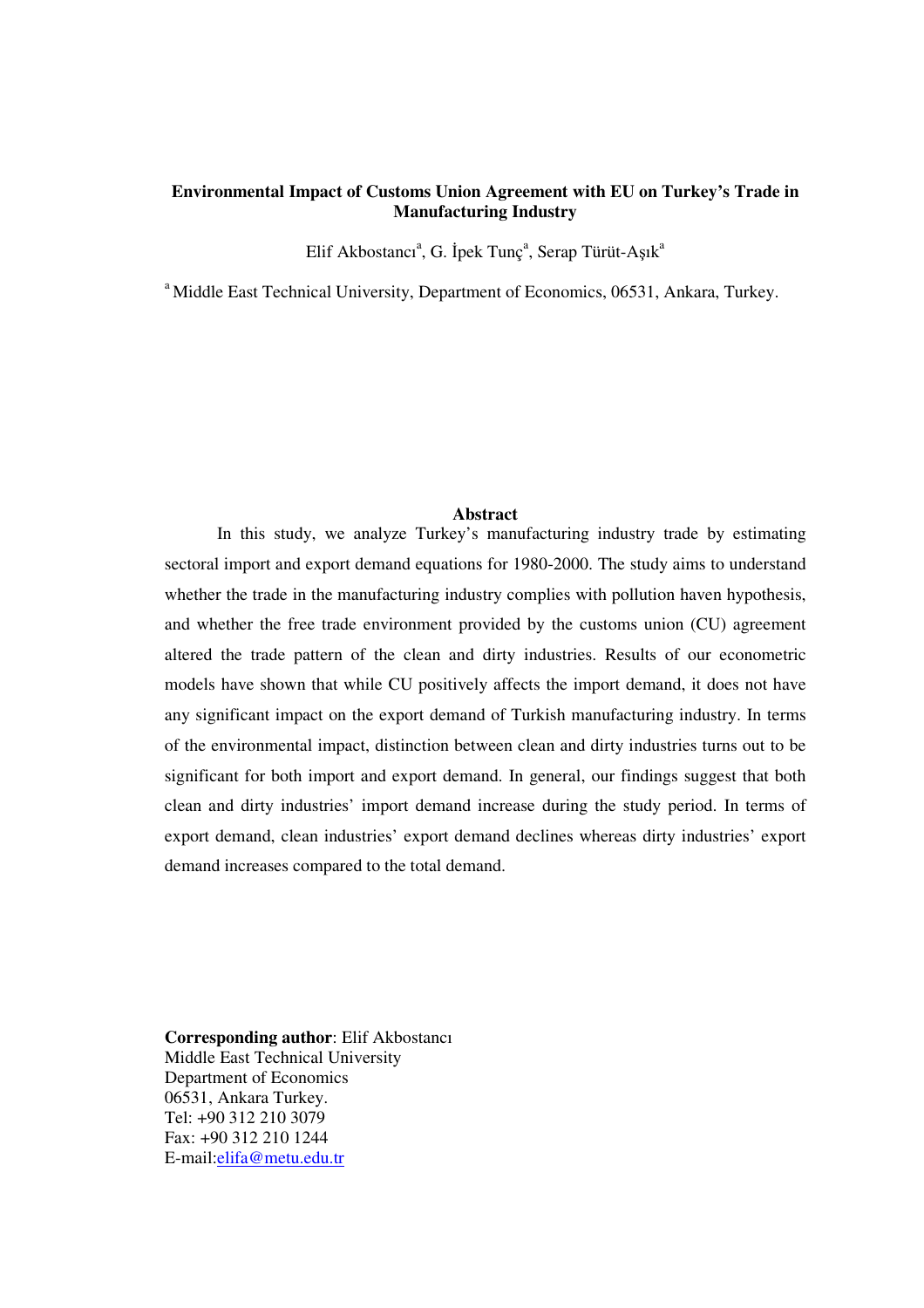## **Environmental Impact of Customs Union Agreement with EU on Turkey's Trade in Manufacturing Industry**

## **1. Introduction**

Turkey signed a customs union (CU) agreement with the European Union (EU) harmonizing her tariff structure with that of the EU in 1995 which started to be implemented on January 1st, 1996. With the implementation of CU, Turkey reduced her nominal protection rates (NPR) on industrial imports from the EU to zero (Togan, 2000). Turkey also adopted a Common Customs Tariff (CCT) against third countries. Therefore with this agreement Turkey became more open to international competition compared to her other developing country counterparts. The CU agreement has reduced the nominal rate of protection that Turkey had with the EU countries from approximately 10% to zero and brought down the overall rate for third countries from approximately 16% to 4.2% for the year 2004 (Secretariat of Foreign Trade, 2005). Therefore CU not only liberalized Turkey's trade with the EU but also through CCT it also liberalized her trade with other major trade partners.

In this study we will look into the impact of CU on the manufacturing industry trade from an environmental perspective. The interactions between trade and environment have been investigated since the early 1970s in economics literature. There are different lines of arguments discussing the impact of free trade on the environment. Conventional economics view argues that free trade, specialization on the basis of comparative advantage and growth imply optimal use of natural resources and a greater protection of the environment (Liodakis, 2000). Alternatively, it is also argued that liberalized trade regimes and market determined exchange rates will increase the incentive for exports which at the end will cause greater exploitation of natural resources. At the same time, free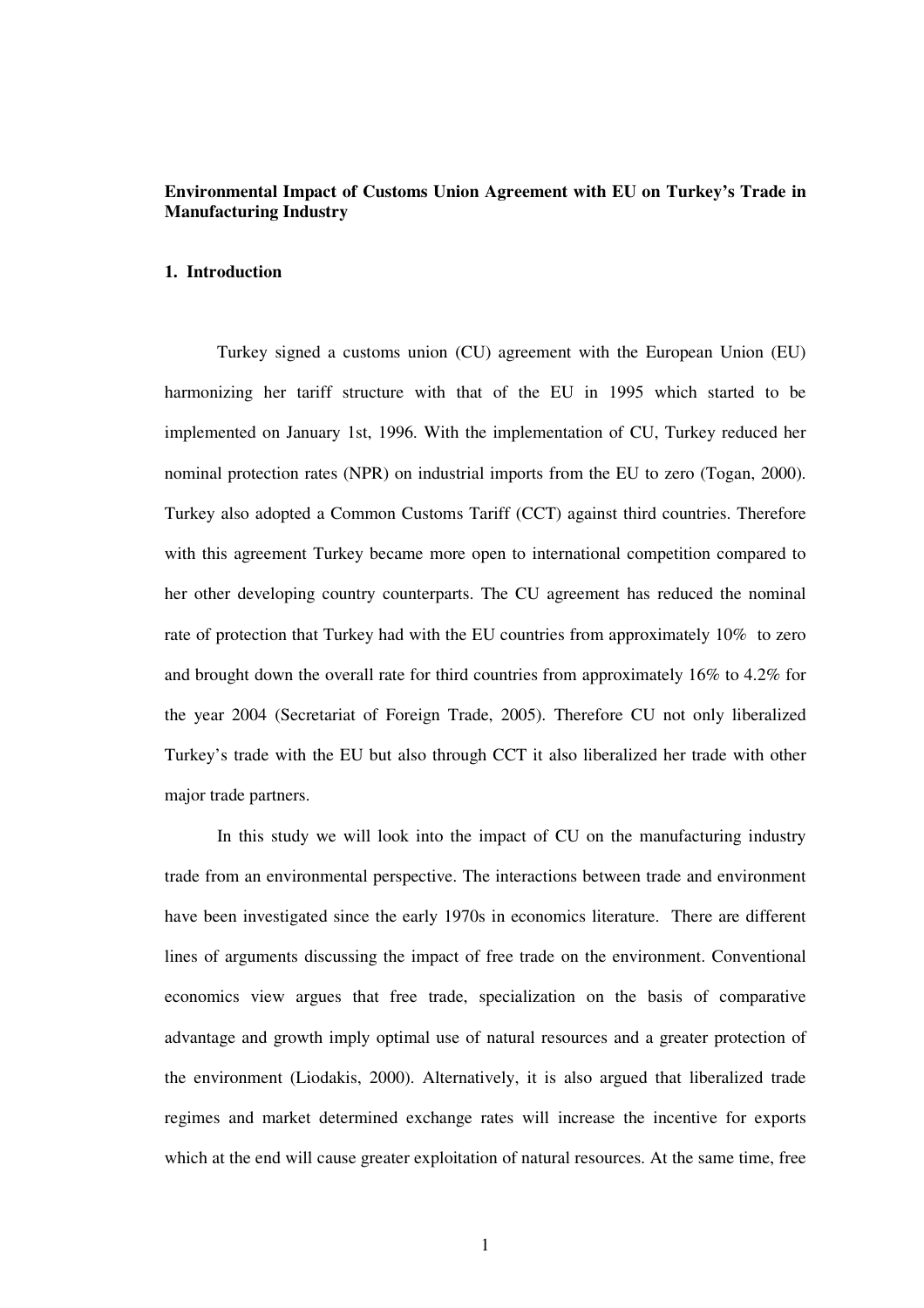trade will undermine environmental legislation, agreements, and protection and increase industrial pollution in developing countries, through movement of dirty industries from developed countries having strict environmental regulation to developing countries where such regulations are lax or non-existent. Strict regulations are hypothesized to lead to industrial flight whereas lax regulations are feared to turn the country into a "pollution haven" (Smarzynska and Wei; 2001). Shortly, trade liberalization has been criticized on the grounds that domestic environmental policies can be negatively affected in developing countries, particularly when the governments of these countries are a party to international trade agreements like the NAFTA and the  $CU.<sup>1</sup>$ 

Consequently, in terms of the impact of trade liberalization on the environment Turkey could be a noteworthy showcase. From this viewpoint in this study, we focus on the impact of CU on the environment by considering the dirtiness and cleanness of manufacturing industry sectors. This distinction of trade in dirty and clean industries enables to assess the impact of trade liberalization on the industrial pollution. In this aspect, one of the main questions we try to answer is whether free trade promotes clean or dirty trade.

To consider this issue we examine Turkey's manufacturing industry trade by estimating import and export demand equations using ISIC revision 2, 4 digit import and export data. Our study uses an unbalanced panel of 81 sectors and 20 years covering 1980- 2000 period. In the study, export and import demand equations are modeled as in Goldstein and Khan (1985). The basic structure of the demand equations includes the relative price and income variables, and the exchange rate. By using these baseline equations, we expand

<sup>&</sup>lt;sup>1</sup> For the empirical studies of the impact of free trade agreements on the environment see Gallagher (1999), Strutt and Anderson (2000), Frankel and Rose (2002) as examples.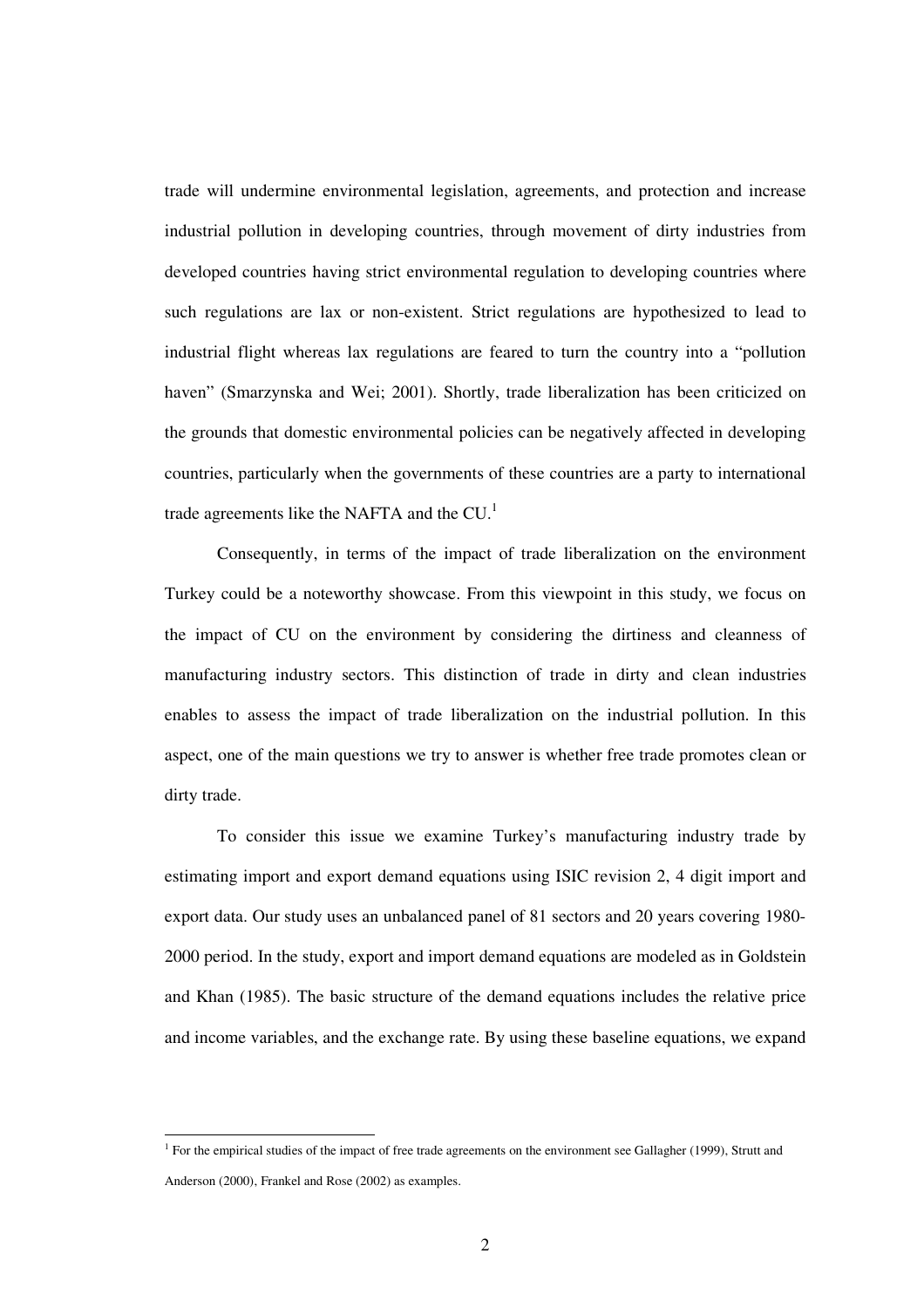the demand equations by including the CU and dirty and clean industry dummies, and their interaction terms.

When we look into the literature, the current study is unique in terms of its approach to the Turkish trade. In terms of manufacturing trade at the disaggregate level the only other study is Thomakos and Ulubașoğlu (2002). They estimate import demand elasticities for Turkey for the period 1970-1995 using disaggregated 3-digit SITC industry level data and consider the impact of the trade reforms of the 1980s. In terms of the impact of CU on the Turkish trade, Neyaptı et al (2004) estimate export and import demand functions of Turkey in terms of the EU and non-EU countries to search for the possible effects of CU agreement between 1980 and 2001. Finally, Utkulu and Seymen (2004) examine the demand for exports and imports for Turkey in relation to the EU for 1963- 2002 period.

The rest of the study is organized as follows; in the next section manufacturing industry trade in Turkey within the context of CU and environment is reviewed. The theoretical background of the empirical model will be discussed in section three. In section four, we will present the data set. Sections five and six discuss the empirical findings of the export demand and import demand estimations, respectively. Finally, section seven concludes the model.

## **2. Manufacturing Industry Trade in Turkey: Customs Union and Environment**

Turkey's trade in manufacturing industries has shown tremendous improvement after 1980 due to trade liberalization policies that were adopted. Total volume of trade has grown from 780 million \$ in 1980 to 17728 million \$ in 2001. In Figure 1 this development in the volume of trade is shown. However, the growth rate is not stable as shown in Figure 2; there are large swings in the growth rate of the volume of trade. The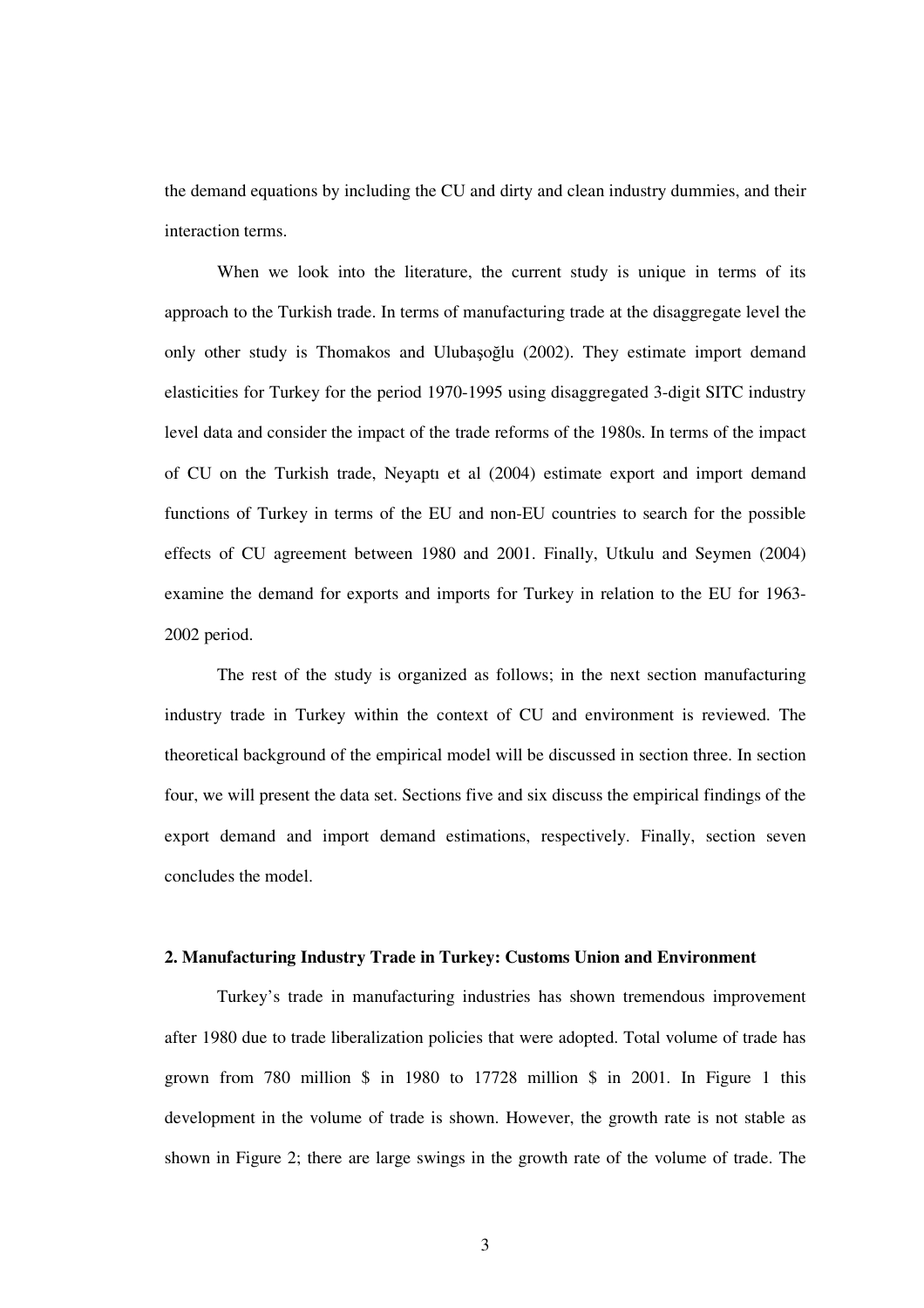exchange rate crisis of 1994, and the banking and financial crisis of 2001, both during which TL depreciated largely, have lowered trade volume by 20%. In general trade volume has grown by 160% in the 1980-1985 period, 182% in the 1985-1990 period, 64% in the 1990-1995 period and 136% in the 1995-2000 period.

## **[Figure 1 and 2 here]**

Turkey's trade balance in the manufacturing industry during the period of 1980- 2001 has always been in deficit as seen in Figure 3. The deficit has grown after 1988, and again the crisis years 1994 and 2001 appear to be the breaks in this trend as well as the Marmara earthquake in 1999. In terms of exports and imports as the deficit data imply we see that exports have grown relatively less than the imports during the period. Figure 4 shows that total imports have grown especially in the 1990's at a higher pace.

#### **[Figure 3 here]**

In terms of Turkey's trade with the EU we can say that EU is one of the major trade partners of Turkey<sup>2</sup>. Turkey's trade with EU constitutes more than 50% of total manufacturing industry trade on average during the period. However, as in the case of total volume we see that the trade with EU also is always in deficit and this deficit has grown during 1990's. This is also apparent when we look at imports from and exports to EU in Figure 4. Especially the CU period, appears to have a major impact on imports rather than on exports.

#### **[Figure 4 here]**

In terms of trade in dirty and clean industries, in the literature the distinction between clean and dirty industries are made by using two different methods. One way of classifying the dirtiness of the industries is looking at the pollution abatement costs<sup>3</sup>; in this method industries with high abatement costs are dirty industries and low abatement costs

<sup>&</sup>lt;sup>2</sup> Here our definition of EU refers to the EU 15, i.e. Belgium, Luxembourg, France, Netherlands, Italy, UK, Germany,

Ireland, Denmark, Sweden, Portugal, Greece, Austria, Spain, Finland.

 $3$  For example Tobey (1990), Jaffee et al (1995).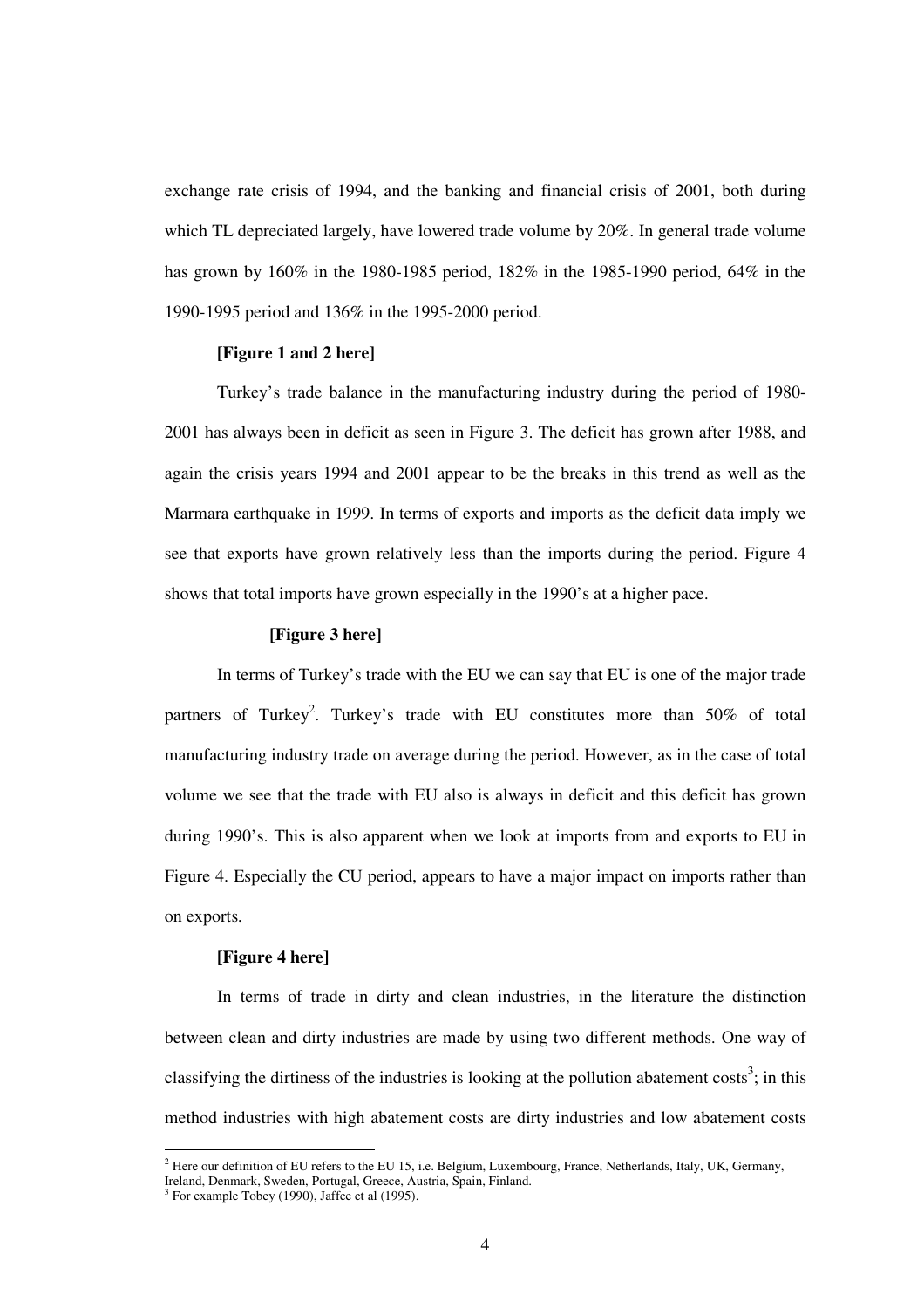are clean industries. Alternatively, levels of toxic pollutants emitted during the production process could be used in ranking industries' dirtiness 4 . In this method each sector's pollutant emission is divided to total output of that sector to normalize the differences in sizes of different sectors. In this study, we are going to use the classification of Akbostancı et al (2005) for the selection of clean and dirty industries of Turkish manufacturing industry, which utilizes the latter method. In that study authors use solid and liquid waste statistics for Turkish manufacturing industry to form pollution indices. We use the averages of the indices developed in Akbostancı et al (2005) to rank the manufacturing industries from dirtiest to the cleanest. The dirty industries in this study refer to the industries that have the highest 20 ranks, and clean industries refer to the industries that have the lowest 20 ranks. List of these industries can be seen in Tables A and B of the Appendix.

#### **[Figure 5 here]**

Trade in dirty and clean industries is shown in Figure 5. When we look at dirty and clean imports we see that these follow a similar pattern as the total imports. There is an increasing trend during the study period and this is more pronounced after 1995 which is the CU period. We can also observe the major declines during the 1994 and 2000 crises, similar to the developments in the total imports. In terms of clean and dirty exports, we can see that there is a tendency of clean exports to increase relatively more than dirty exports especially during the CU period. But in the period before the CU figure 5 shows that dirty exports increase at a higher pace than clean exports.

<sup>4</sup> For example Mani and Wheeler (1997), Eskeland and Harrison (2003)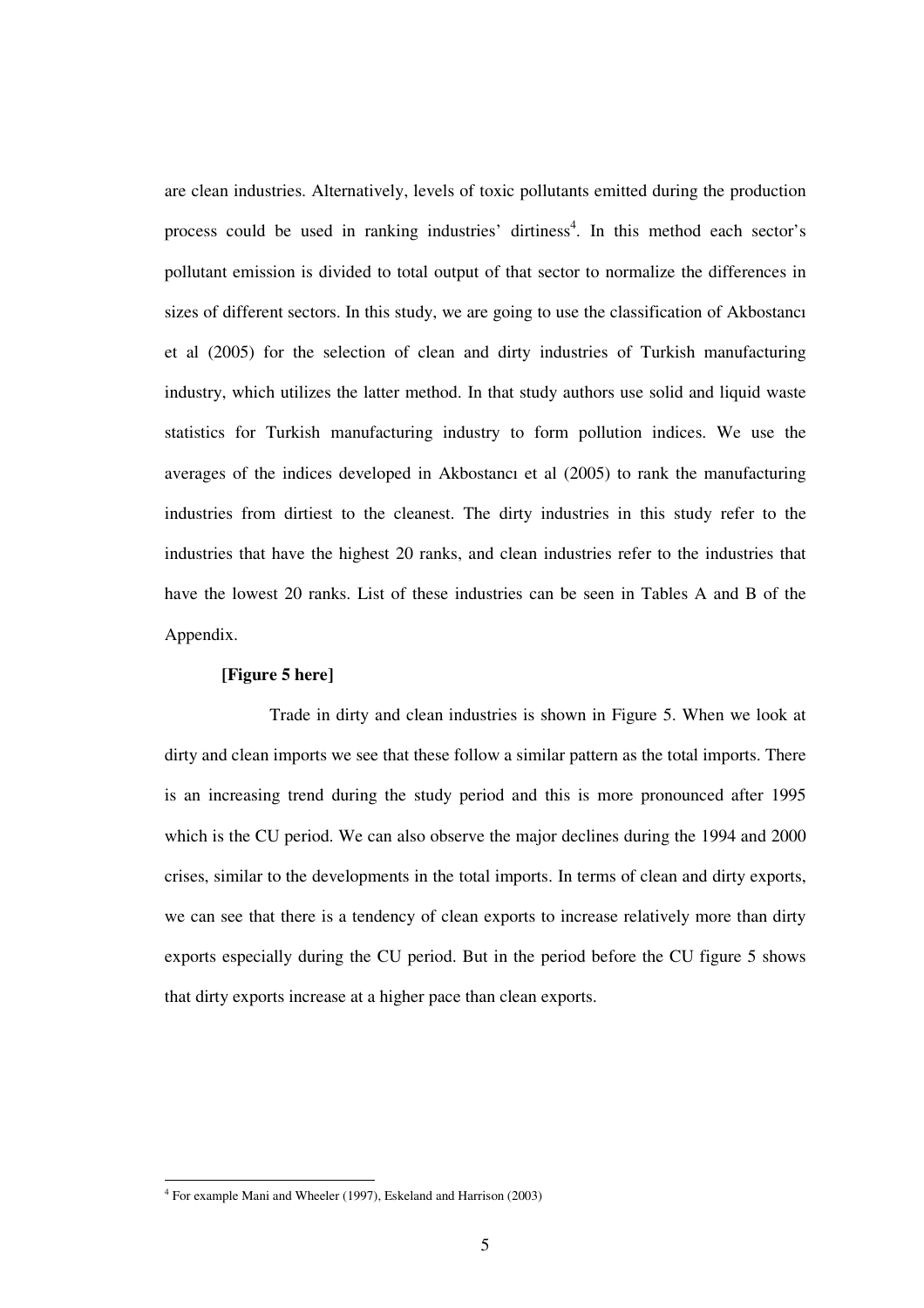#### **3. Model**

In this study we modeled the export and import demand equations in the spirit of imperfect substitutes model of Goldstein and Khan (1985) where the underlying assumption is that neither imports nor exports are perfect substitutes for domestic goods.

$$
Md = f(PM, P, Y, e), \t f1, f4 < 0, \t f2, f3 > 0,
$$
\t(1)

$$
Xd=g(P_X, P^*, Y^*, e), \t g_1<0, \t g_2, g_3, g_4>0,
$$
\t(2)

where  $M<sup>d</sup>$  is the quantity of imports,  $P_M$  is the import price, P is the price of domestically produced goods, Y is the domestic income, and e is the domestic price of foreign currency. Similarly in equation (2)  $X^d$  is the quantity of exports demanded by the rest of the world,  $P_X$  is the export price,  $P^*$  is the price level of the rest of the world, and  $Y^*$  the income level of the rest of the world. These equations suggest that demand for imports will increase if the price of imports decline, domestic currency gains value, domestic goods price and/or income increases. Demand for exports rise if the price of exports fall, domestic currency loses value, foreign price level and/or income rises.

To convert the equations into the estimable form we use the log-linear format. Also since we work with panel data, equations have both the cross-section and time series dimensions.

$$
m_{it} = \alpha_{it} + \alpha_1 (p_M/p)_{it} + \alpha_2 y_{it} + \alpha_3 e_t + \alpha_4 H_{it} + v_{it} \qquad i=1, ..., N; t=1, ..., T
$$
 (3)

$$
x_{it} = \beta_{it} + \beta_1 (p_X / p^*)_{it} + \beta_2 y^*_{t} + \beta_3 e_t + \beta_4 H_{it} + \varepsilon_{it} \qquad i = 1, ..., N; t = 1, ..., T
$$
 (4)

From now on variables in small letters represent variables in logarithms. Equations (3) and (4) represent the baseline equations of the import demand and export demand of Turkish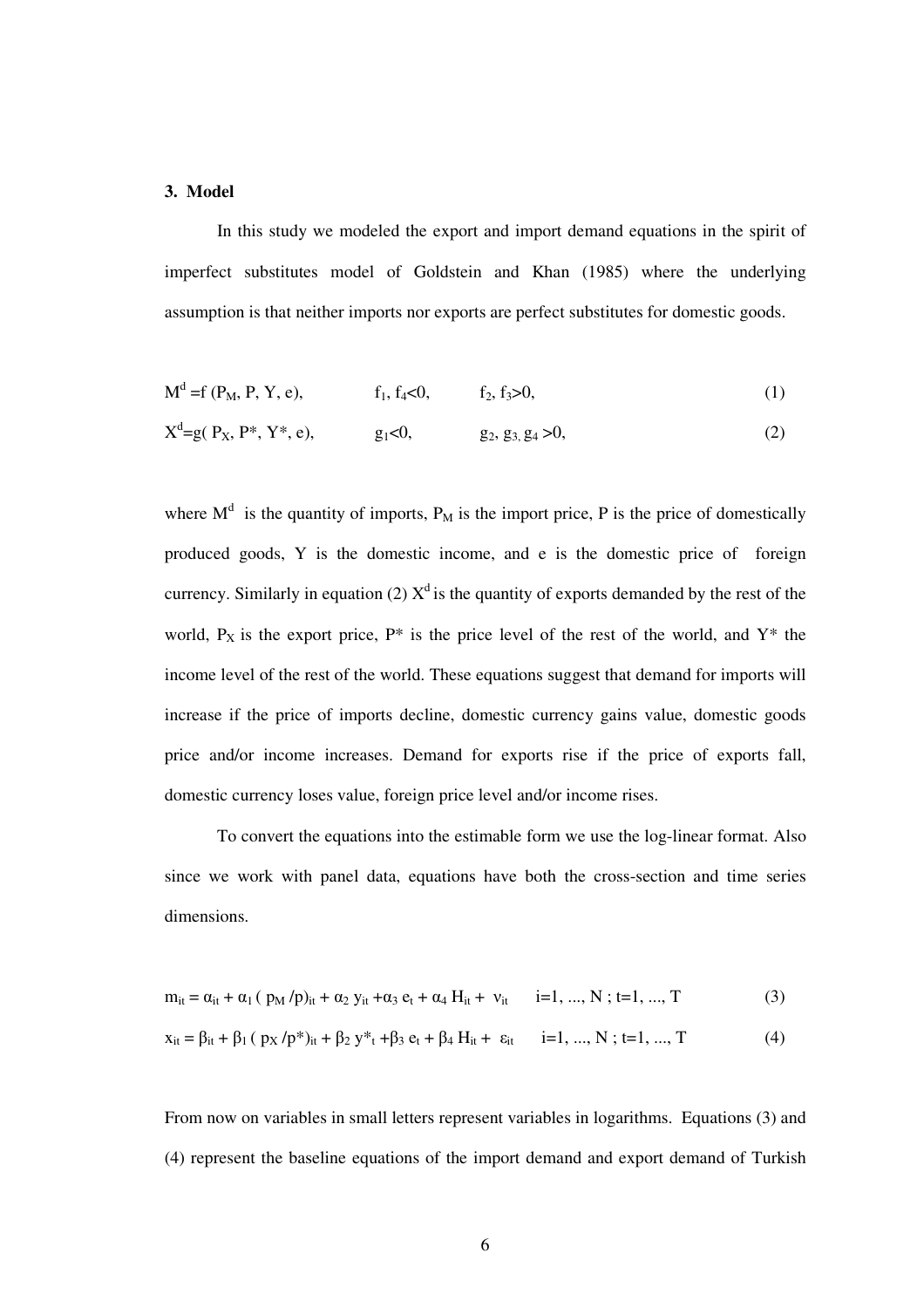manufacturing industry, respectively. Both in these equations we have added the variable  $H<sup>5</sup>$ , measuring the concentration in industries. Industrial concentration variable is added to the model to control for market condition variations among different sectors. Therefore, the sign of  $\alpha_4$  and  $\beta_4$  would indicate the effect of the level of competitiveness in the sector on the demand for imports and exports respectively. In these baseline equations  $\alpha_1$ ,  $\alpha_2$ , and  $\alpha_3$ are the relative import price, income and exchange rate elasticities of demand for imports. Similarly  $\beta_1$ ,  $\beta_2$ , and  $\beta_3$  are the relative export price, foreign income and exchange rate elasticities of the demand for exports, respectively. Equations (1) and (2) are called model 1.

To these baseline equations we first add DCU which is the customs union dummy that takes the value of 1 for the years 1996-2000 and zero otherwise. We have also added a dummy for 1994 crisis; D94, which is the year in which Turkey has experienced a large real exchange rate and real income shock. To accommodate the environmental impact of trade and CU agreement we have added dirty and clean industry dummies. Clean and dirty industries are chosen by using the ranking given by the pollution intensity indices developed in Akbostancı et al (2005) as explained in section 2. Therefore DC represents the clean industry dummy where it takes the value of 1 for the clean industries, and 0 otherwise, and DD represents the dirty industry dummy where it takes the value of 1 for the dirty industries and 0 otherwise<sup>6</sup>. So the second model modifies the baseline equations by including these four dummies.

<sup>&</sup>lt;sup>5</sup>  $H = \sum_{i=1}^{n} s_i^2$ , H is the Herfindahl index where  $s_i$  is the market share of firms in a sector where there are n firms. By =  $i = 1$ 

definition 0≤ H ≤1, and H=1 indicates a monopolistic market structure whereas H=0 is a perfectly competitive market. <sup>6</sup> The list of dirty and clean sectors that are used in the construction of dummies DD and DC are given in the appendix.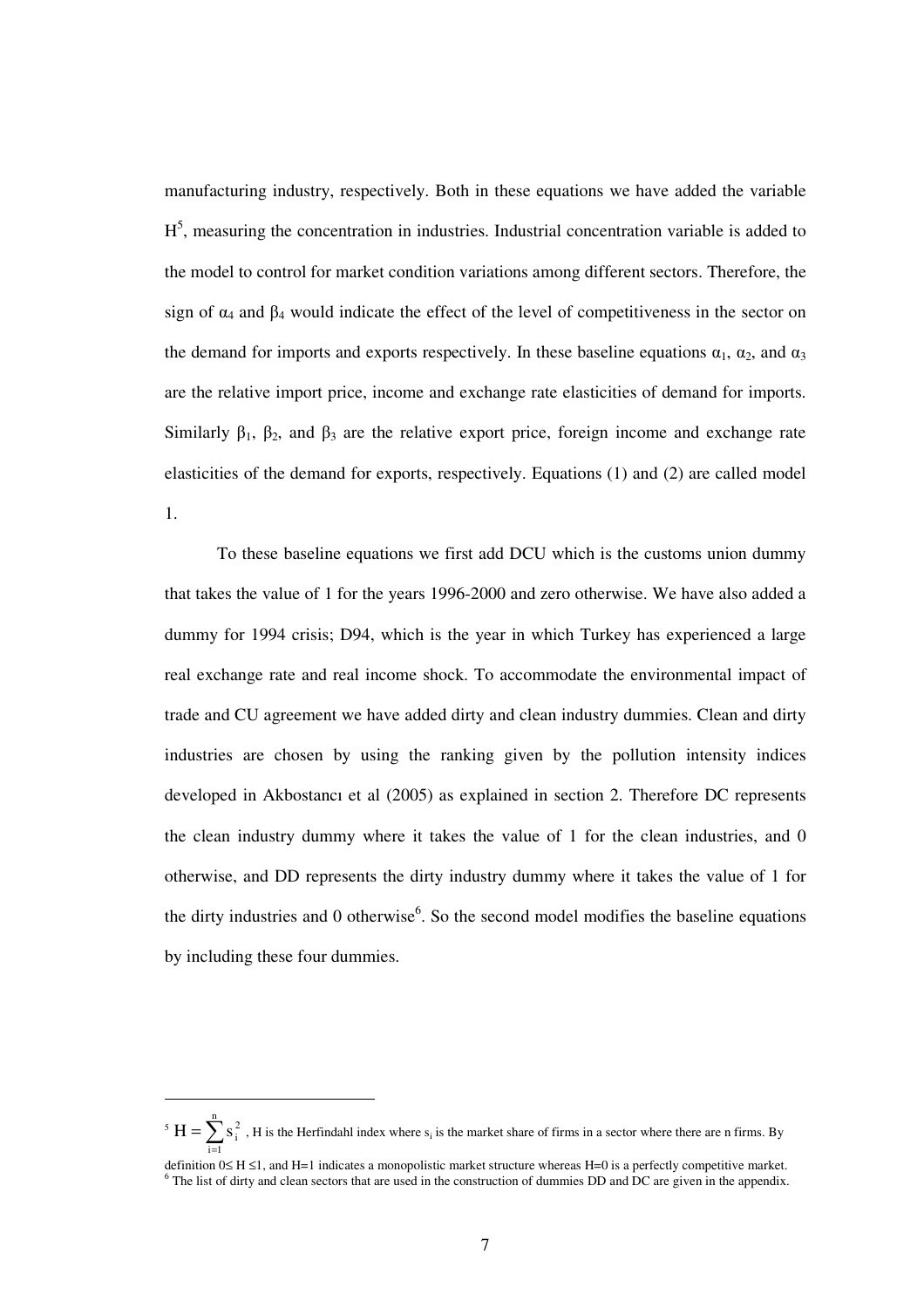$$
m_{it} = \alpha_{it} + \alpha_1 (p_M/p)_{it} + \alpha_2 y_{it} + \alpha_3 e_t + \alpha_4 H_{it} + \alpha_5 DCU_t + \alpha_6 D94_t + \alpha_7 DC_i + \alpha_8 DD_i + v_{it} (5)
$$
  

$$
x_{it} = \beta_{it} + \beta_1 (p_X/p^*)_{it} + \beta_2 y^*_{t} + \beta_3 e_t + \beta_4 H_{it} + \beta_5 DCU_t + \beta_6 D94_t + \beta_7 DC_i + \beta_8 DD_i + \varepsilon_{it} (6)
$$

To see the environmental impact of the CU agreement we have included the interaction dummies DCU\*DC and DCU\*DD which are expected to account for the developments in the dirty and clean trade after the CU agreement.

$$
m_{it} = \alpha_{it} + \alpha_1 (p_M / p)_{it} + \alpha_2 y_{it} + \alpha_3 e_t + \alpha_4 H_{it} + \alpha_5 DCU_t + \alpha_6 DC_i + \alpha_7 DD_i + \alpha_8 (DCU * DC)_{it}
$$
  
+
$$
\alpha_9 (DCU * DD)_{it} + v_{it}
$$
  

$$
x_{it} = \beta_{it} + \beta_1 (p_X / p^*)_{it} + \beta_2 y^*_{t} + \beta_3 e_t + \beta_4 H_{it} + \beta_5 DCU_t + \beta_6 DC_i + \beta_7 DD_i + \beta_8 (DCU * DC)_{it}
$$
  
+
$$
\beta_9 (DCU * DD)_{it} + \varepsilon_{it}
$$
 (8)

Therefore, equations (7) and (8) constitute the model 3. Next we have analyzed the impact of CU agreement on the elasticities of the baseline equations by again using the DCU dummy interactively.

$$
m_{it} = \alpha_{it} + \alpha_1 (p_M / p)_{it} + \alpha_2 y_{it} + \alpha_3 e_t + \alpha_4 H_{it} + \alpha_5 DCU_t + \alpha_6 DC_i + \alpha_7 DD_i +
$$
  
\n
$$
\alpha_8 (DCU * (p_M / p))_{it} + \alpha_9 (DCU * y)_{it} + \alpha_{10} (DCU * e)_t + \alpha_{11} (DCU * H)_{it} + v_{it}
$$
  
\n
$$
x_{it} = \beta_{it} + \beta_1 (p_X / p^*)_{it} + \beta_2 y^*_{t} + \beta_3 e_t + \beta_4 H_{it} + \beta_5 DCU_t + \beta_6 DC_i + \beta_7 DD_i +
$$
  
\n
$$
\beta_8 (DCU * (p_X / p^*))_{it} + \beta_9 (DCU * y^*)_{it} + \beta_{10} (DCU * e)_{it} + \beta_{11} (DCU * H)_{it} + \epsilon_{it}
$$
  
\n(10)

Equations (9) and (10) represent the model 4 in which the impact of CU agreement on the coefficients of the import and export demand equations are investigated. Finally the environmental impact of trade is examined by model 5 in which dirty and clean industry dummies are used interactively.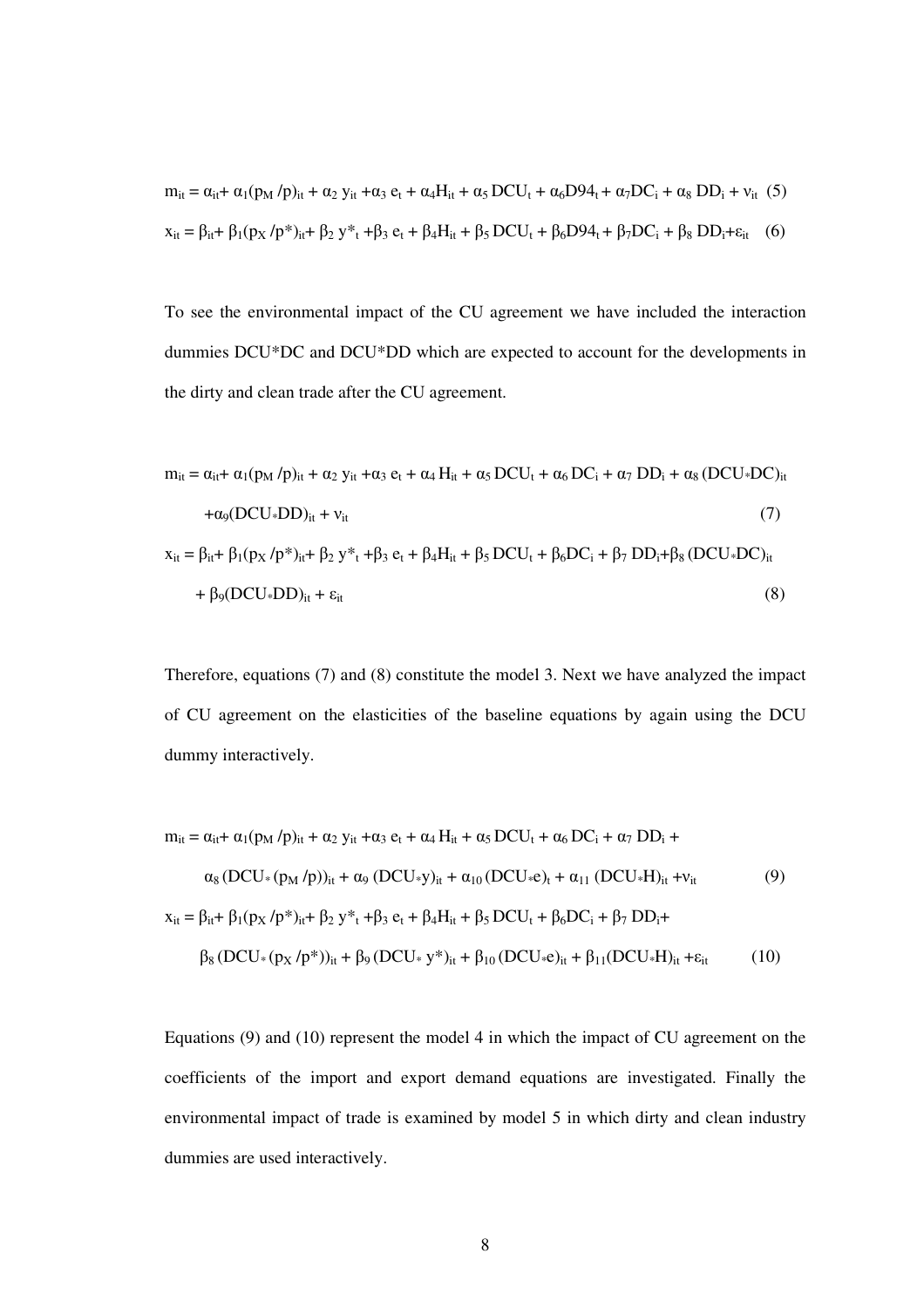$$
m_{it} = \alpha_{it} + \alpha_1 (p_M / p)_{it} + \alpha_2 y_{it} + \alpha_3 e_t + \alpha_4 H_{it} + \alpha_5 DCU_t + \alpha_6 DC_i + \alpha_7 DD_i + \alpha_8 (DC*(p_M / p))_{it} + \alpha_9 (DC*y)_{it} + \alpha_{10} (DC*e)_t + \alpha_{11} (DC*H)_{it} + \alpha_{12} (DD*(p_M / p))_{it} + \alpha_{13} (DD*y)_{it} + \alpha_{14} (DD*e)_t + \alpha_{15} (DD*H)_{it} + \nu_{it}
$$
\n
$$
x_{it} = \beta_{it} + \beta_1 (p_X / p*)_{it} + \beta_2 y*_{t} + \beta_3 e_t + \beta_4 H_{it} + \beta_5 DCU_t + \beta_6 DC_i + \beta_7 DD_i + \beta_8 (DC*(p_X / p*))_{it} + \beta_9 (DC*y*)_{it} + \beta_{10} (DC*e)_{it} + \beta_{11} (DC*H)_{it} + \beta_{12} (DD*(p_X / p*))_{it} + \beta_{13} (DD*y*)_{it} + \beta_{14} (DD*e)_{it} + \beta_{15} (DD*H)_{it} + \varepsilon_{it}
$$
\n
$$
(12)
$$

We have estimated above equations by using panel equation techniques. In the estimation process we have utilized a feasible generalized least square (GLS) specification with cross section weights, and assumed a common intercept for all pool members. Using cross section weights corrects for cross-section heteroskedasticity. In terms of assuming a common intercept, we have also tried using fixed effects (FE) model which assumes that intercept differs for each pool member and is fixed, and the random effects (RE) model which treats the intercept as a random variable. Baseline equations i.e. model 1 is robust to different specifications of the intercept. However since our panel consists of 20 time series and 81 cross section observations, i.e. we have more cross-section observations than time series observations, alternative specifications for the intercept turns out to be impossible to use. For models 2-5 FE and RE specifications caused the residual correlation matrix to be singular. In all our estimations we have used E-Views 4.1.

## **4. Data Set**

In this study we apply the above model to the Turkish manufacturing industry data in 4-digit International Standard Industrial Classification (ISIC) Revision 2 detail. The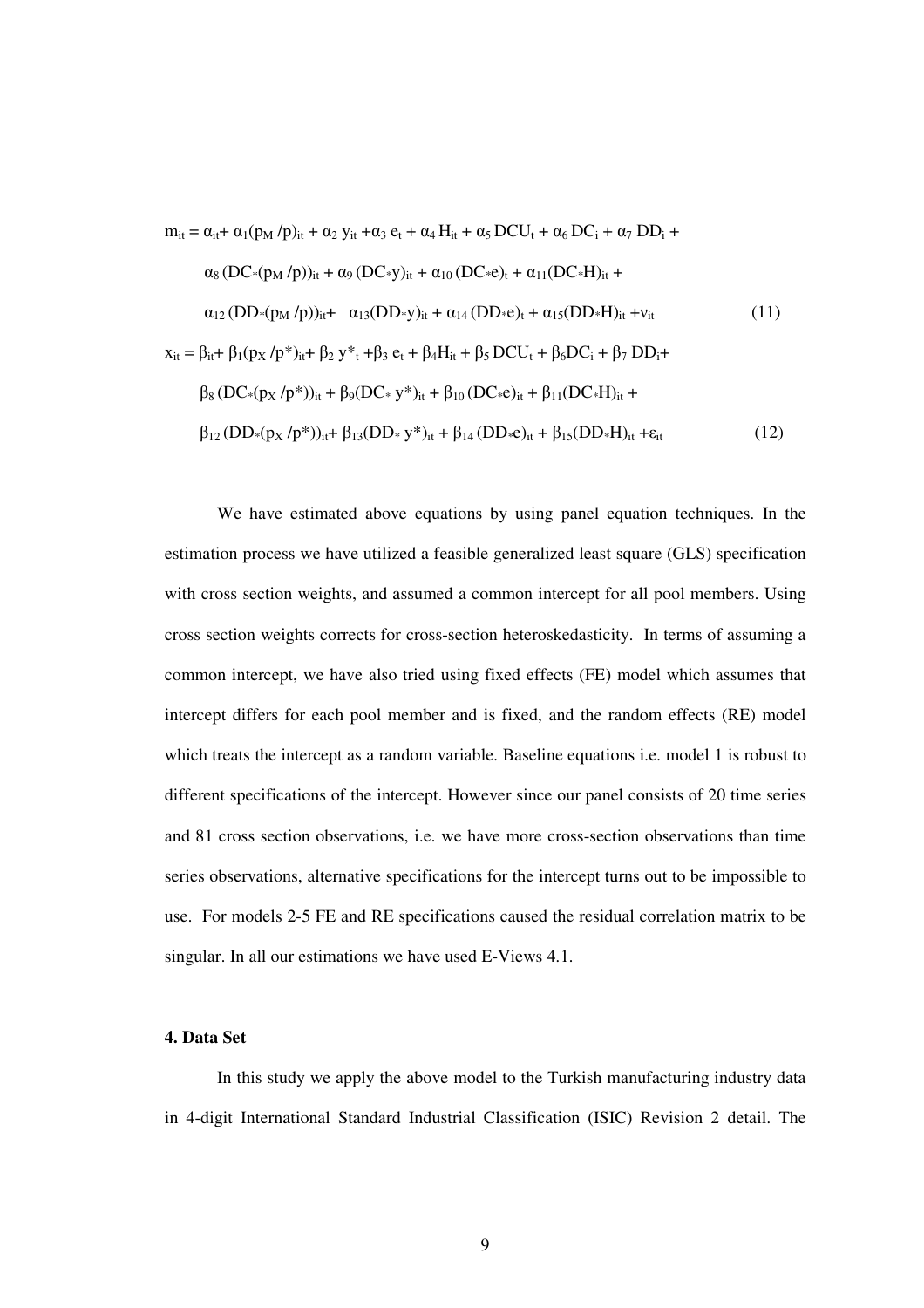study covers 1980-2000 period for 81 sectors. The variables used in the study and their definitions are given below:

**X:** Value of Turkey's exports to the world in 4-digit International Standard Industrial Classification (ISIC) revision 2, in US\$ divided by export prices. Source of the series is the State Institute of Statistics of Republic of Turkey (SIS), Foreign Trade Statistics.

**M:** Value of Turkey's total imports in 4-digit ISIC revision 2, in US\$ divided by import prices. Source of the series is the SIS, Foreign Trade Statistics.

**P<sub>X</sub>:** Export price index in 4-digit ISIC revision 2 (1987=100). Source of the series is the SIS, Foreign Trade Statistics.

**P<sub>M</sub>:** Import price index in 4-digit ISIC revision 2 (1987=100). Source of the series is the SIS, Foreign Trade Statistics.

**P:** Domestic output price index in 4-digit ISIC revision 2 (1987=100). Source of the series is the SIS, Manufacturing Industry Statistics.

**P**\*: World commodity prices, originally 1995=100, converted to 1987=100. Source of the series is the IMF-IFS data base.

E: TL/\$ exchange rate<sup>7</sup>. Data is taken from the Central Bank of Republic of Turkey online database (http://tcmbf40.tcmb.gov.tr/cbt.html)

**Y:** Turkish manufacturing industry output in ISIC revision 2, 4-digit, in million TL, converted to US\$. Source of the series is the SIS, Manufacturing Industry Statistics.

Y<sup>\*</sup>: World GDP in 1995 prices in billions of \$'s. World consist of 208 economies plus

Taiwan. Data is taken from the World Bank World Development Indicators.

(http://devdata.worldbank.org/dataonline)

<sup>&</sup>lt;sup>7</sup> We have also tried using a nominal effective exchange rate measure calculated as trade weighted average of \$, DM, French Frank, Italian Lire and  $f$  exchange rates of TL. Import demand estimations are robust to the exchange rate variable choice. However TL/\$ rate gives better results for the export demand equation, therefore we choose to use this variable.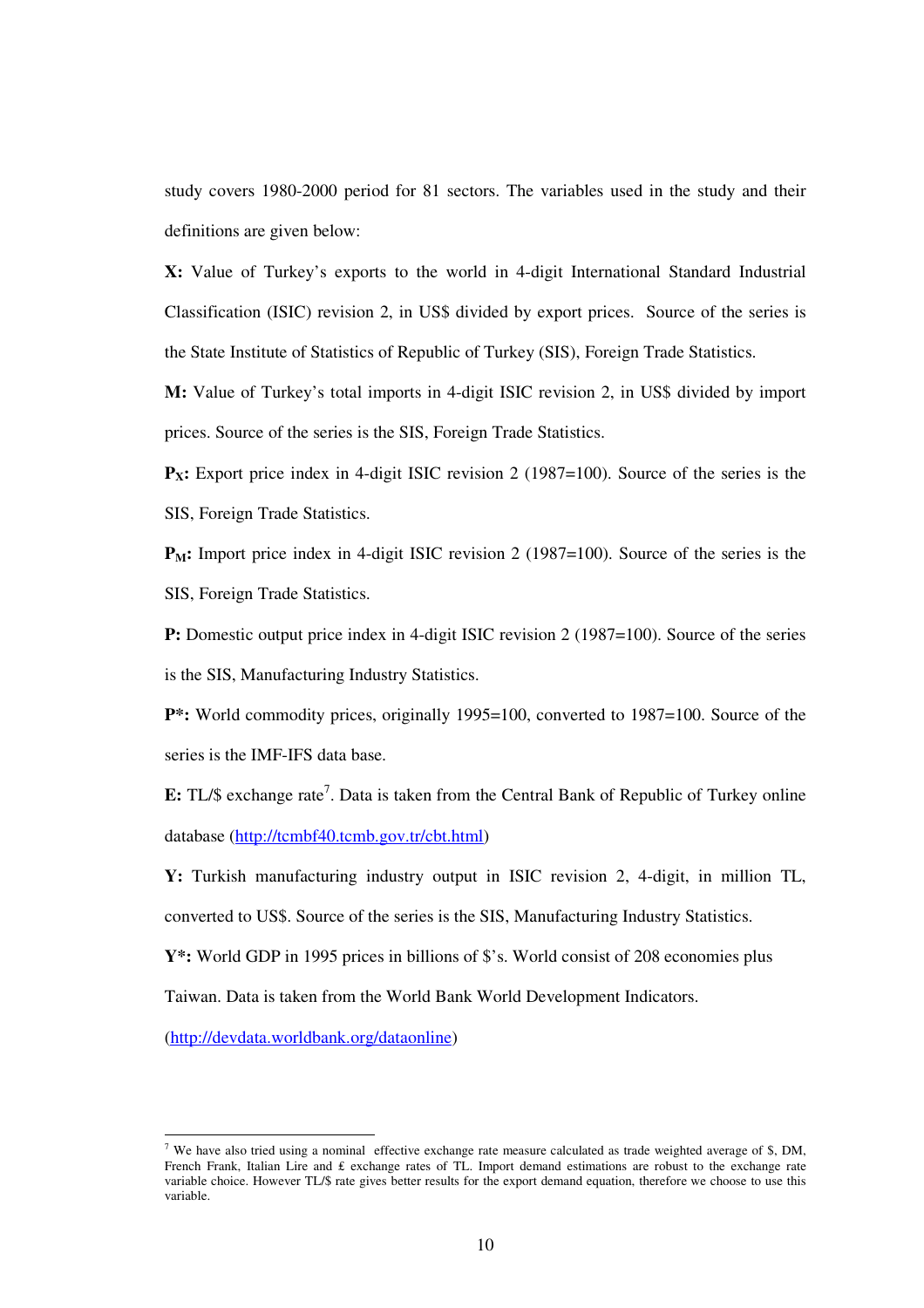**H:** Herfindahl index in 4 digits ISIC revision 2. Source of the series is the SIS, Manufacturing Industry Statistics.

#### **5. Estimation Results: Import Demand Models**

We have estimated the import demand equations for 5 models represented by equations (3), (5), (7), (9) and (11). Results of these estimations are given in Table 1. Model 1 gives the baseline equation, in which all of the variables turned out to be significant at 99% level. When we look at the coefficient of the import price relative to domestic price, it has a negative sign as expected and the elasticity is close to 1. A Wald test is conducted to test whether the relative price elasticity is equal to unity and this is not rejected<sup>8</sup>. The coefficient of the exchange rate is also negative as expected, which indicates that depreciation of TL causes a decline in the import demand of manufacturing sector goods. Exchange rate elasticity however is less than 1 in absolute value terms; therefore import demand turns out to be exchange rate inelastic. The coefficient of the domestic income variable is positive which indicates that an increase in domestic production would cause an increase in demand for imports, and its elasticity is also less than one. The coefficient of the Herfindahl index variable is positive, indicating that lower the competitiveness of sectors (i.e. higher the H) more will be imported. Therefore lack of sectoral competition causes an increase in the import demand of that sector according to the findings of this study.

In Model 2 we add the clean and dirty dummies as well as CU and 1994 crisis dummies. It turns out that all the dummies except the 1994 dummy are significant at 99%. The CU agreement turns out to have a positive impact on Turkish manufacturing sector imports. In terms of environmental concerns both being dirty and clean have a positive

 $8$  F-statistic has a value of 0.26 with a probability of 0.61.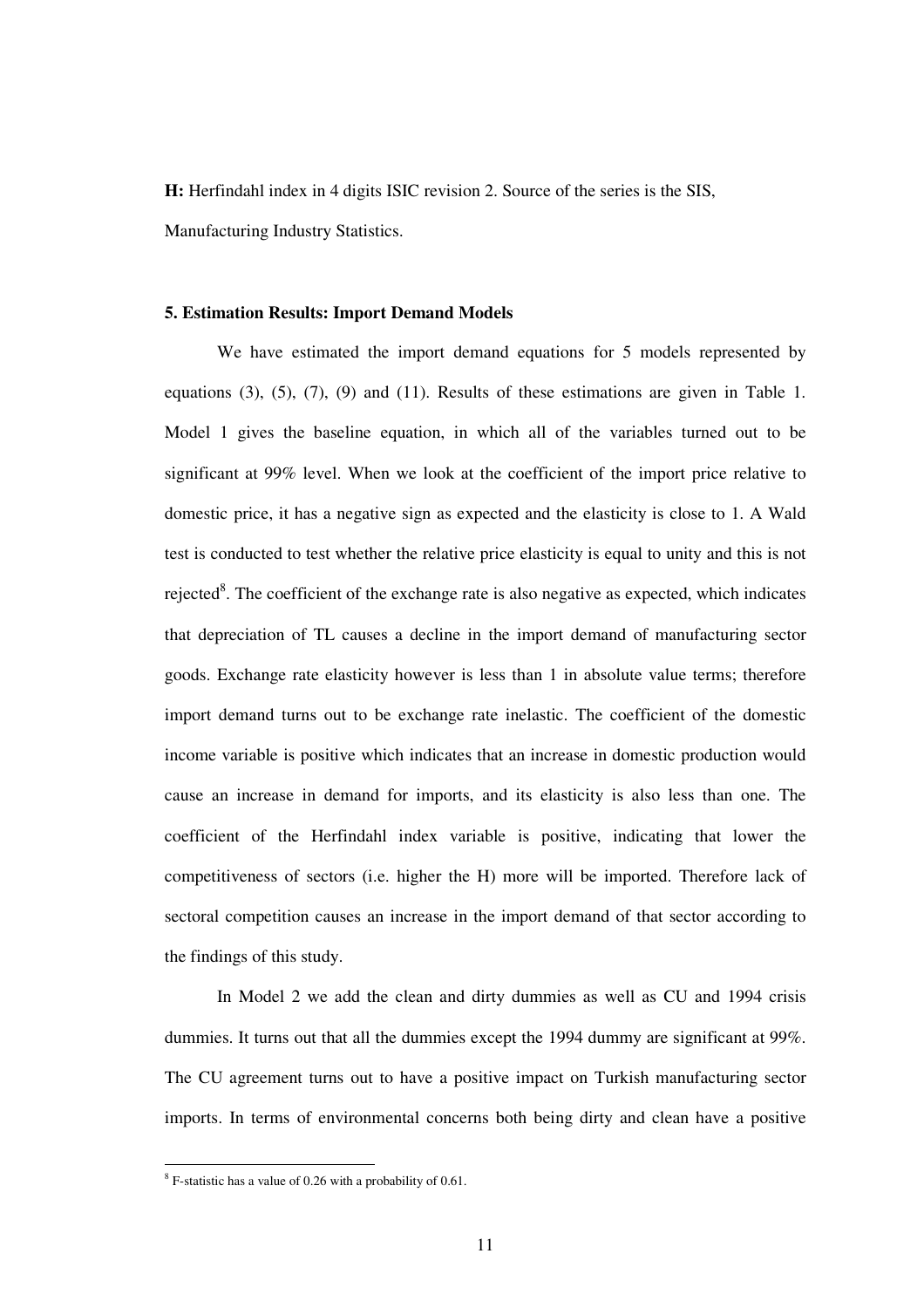impact on import demand. This finding is not exactly in line with the pollution haven hypothesis which basically suggests that developing countries will increasingly become importers of clean industries and exporters of dirty industries as production in dirty industries shift from developed countries to developing countries.

#### **[Table 1 here]**

In the third model, we look into the environmental impact of the CU agreement by using CU dummy with dirty and clean industry dummies interactively. In this model our finding is that CU has no significant impact on the imports of the clean sectors, however it affects the dirty sectors negatively. Therefore demand for dirty industry imports has declined after the CU.

In the fourth model, we examine the impact of the CU on the elasticities of the import demand. In this case we have used the customs union dummy interactively with the variables of the baseline model. Our results show that CU only significantly affects the relative price and exchange rate elasticities. We find that during the CU period both of these elasticities decline by 0.5 points.

Finally we look into the difference between the clean and dirty industries in terms of the import demand elasticities, by using clean and dirty industry dummies interactively with the variables of the baseline model. Being a clean industry and dirty industry affects the income elasticity of export demand significantly. Clean industries are 0.4 point less income elastic, however dirty industries are 0.3 point more income elastic than the average. In terms of the competitiveness, being clean significantly lowers the coefficient of the H variable however being dirty significantly increases the coefficient of H. This implies that clean industries are relatively more competitive than dirty industries.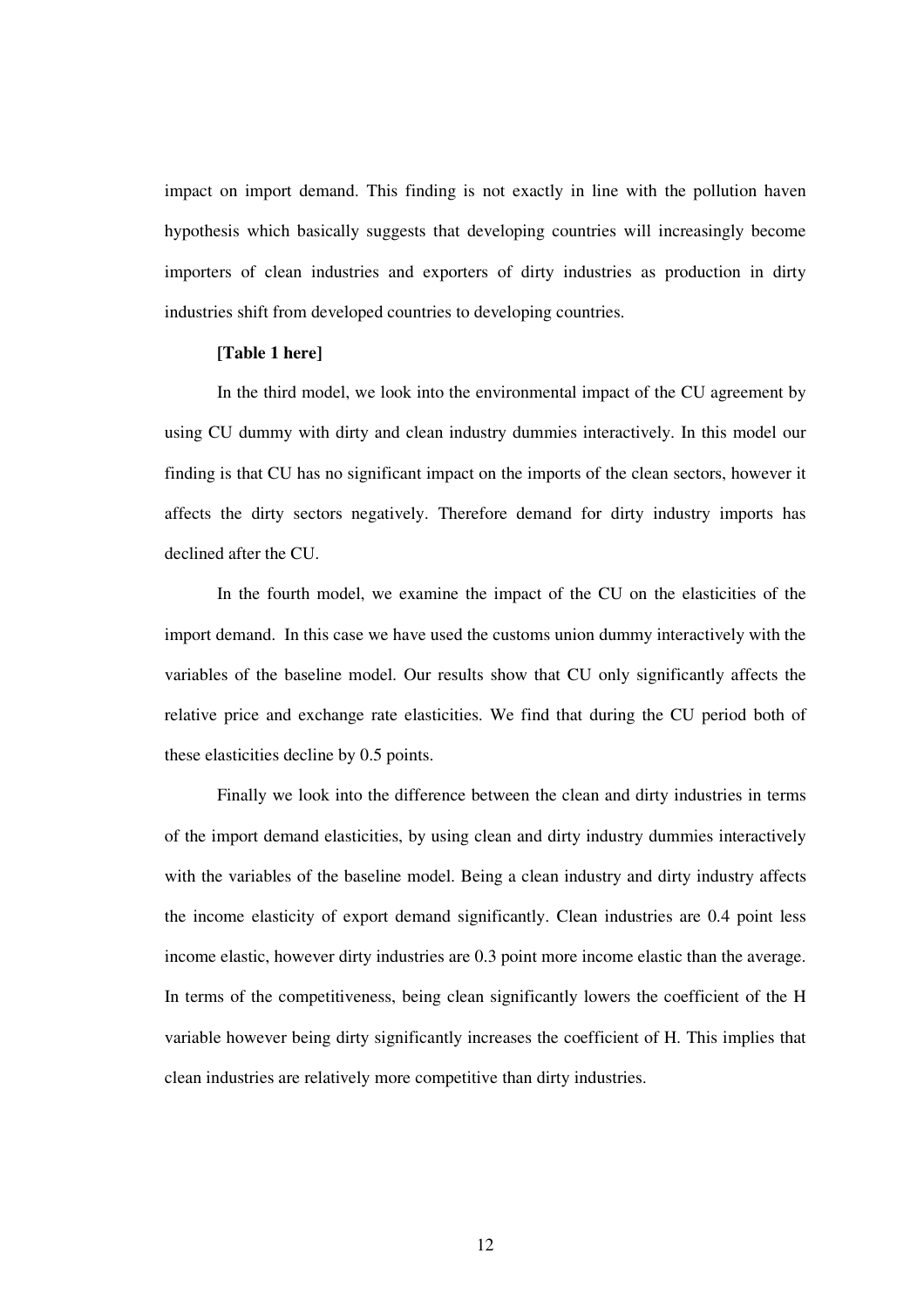Therefore from our estimations we can conclude that free trade increased the import demand overall, however the demand for dirty imports declined during the CU period in general.

#### 6**. Estimation Results: Export Demand Models**

As in the case of the import demand here we have estimated the export demand equations under 5 models represented by equations (4), (6), (8), (10) and (12). Results of these estimations are given in Table 2. Model 1 gives the baseline equation, in which all the variables turned out to be significant at 99% level of significance. The signs of the variables are as theoretically expected; an increase in relative price of exports lowers the demand for exports, however depreciation of TL increases the demand for exports. Increase in world income increases the demand for Turkish manufacturing exports. With respect to the relative price and exchange rate export demand is inelastic; however with respect to the income of the rest of the world export demand is elastic. Here we should note that the value of exchange rate elasticity is very low. This indicates that export demand in Turkey is not very responsive to exchange rate changes. The coefficient of the Herfindahl index is negative, which indicates that more competitive sectors have higher demand for their exports. So in this case, contrary to the importing sectors the more competitive the industry is the more it exports.

In the second model we include the CU, 1994 crisis, clean and dirty dummies to the baseline equation. Similar to the import demand equations we find that 1994 crisis dummy is not significant. Customs union dummy, DCU however is significant at 95% level, and it shows that during the CU period exports of Turkey actually declines compared to the average of the sample period. Another interesting result that comes up in this model is that being a clean industry significantly affects the export demand negatively; however being a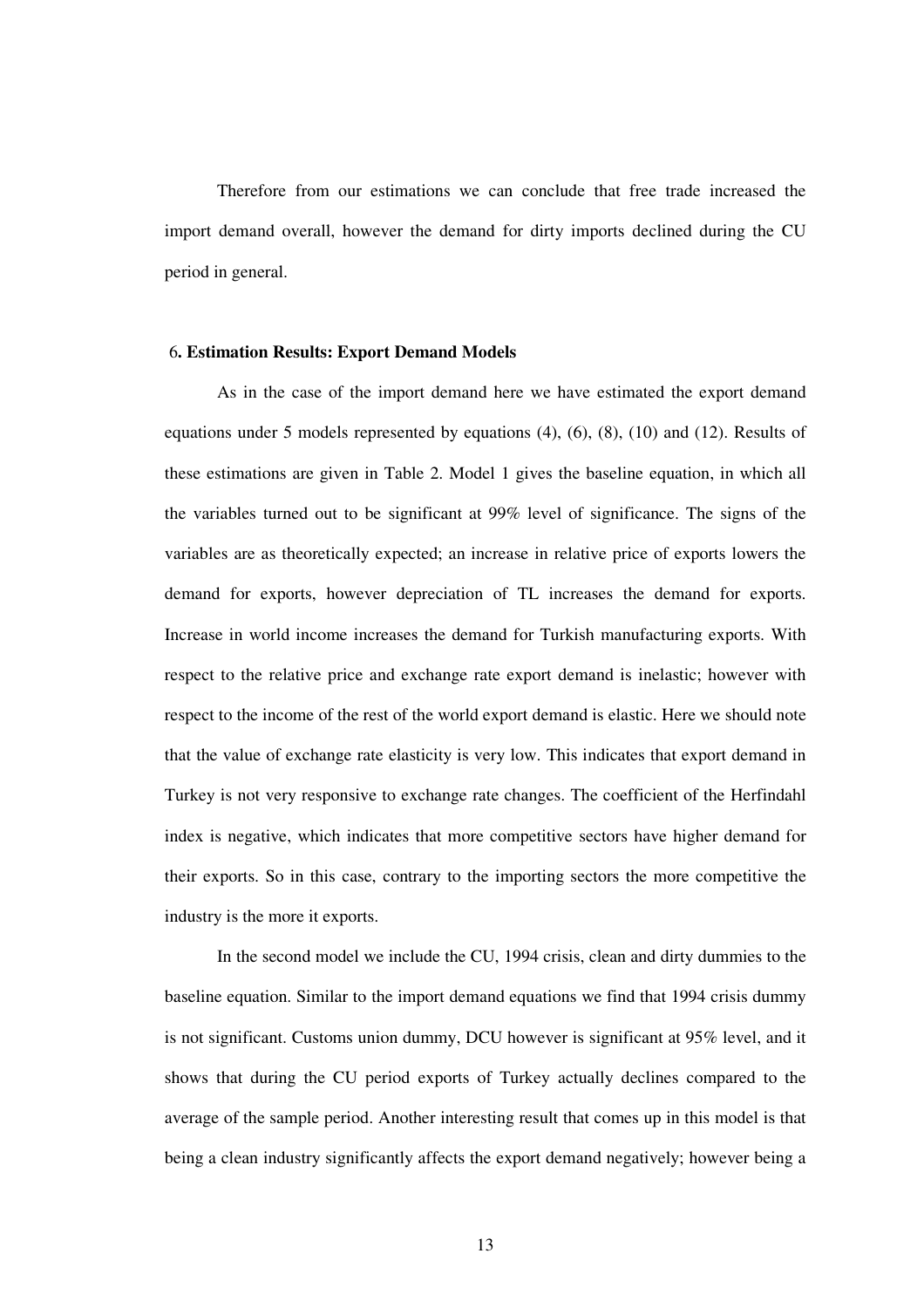dirty industry significantly increases the demand for exports. Therefore the export demand equation provides positive evidence for the pollution haven hypothesis.

## **[Table 2 here]**

In model 3 we look at the environmental impact of the CU period, by using DCU and DC and DD dummies interactively. It turns out that both of these interactive terms are not significant. Therefore the CU agreement does not alter the export demand pattern of clean and dirty industries significantly.

In model 4 impact of the CU period on the export demand elasticities are examined again by using cross terms. We find that during the CU period only the relative price elasticity of export demand is significantly affected. CU agreement seems to lower the price elasticity of exports by 0.5 points.

Finally, in model 5 impact of environmental differences between sectors on the export demand elasticities are questioned. This model shows that clean industries' exchange rate elasticities are 0.4 points lower, but foreign income elasticities are 8 points higher than the average. In terms of dirty industries, only their relative price elasticity differs significantly from the average. Being a dirty industry increases the price elasticity of exports by 0.5 points. Finally, for clean industries coefficient of H is significantly lower which means that clean sectors' competitiveness is higher.

## **7. Conclusion**

In this study export and import demand equations for a panel of Turkish manufacturing industry for ISIC revision 2, four digit industry detail, are estimated for 1980-2000 period. Baseline export demand and import demand equations are formed by using relative prices, income and exchange rate variables. To these baseline equations dummy variables that account for CU agreement and environmental aspect of the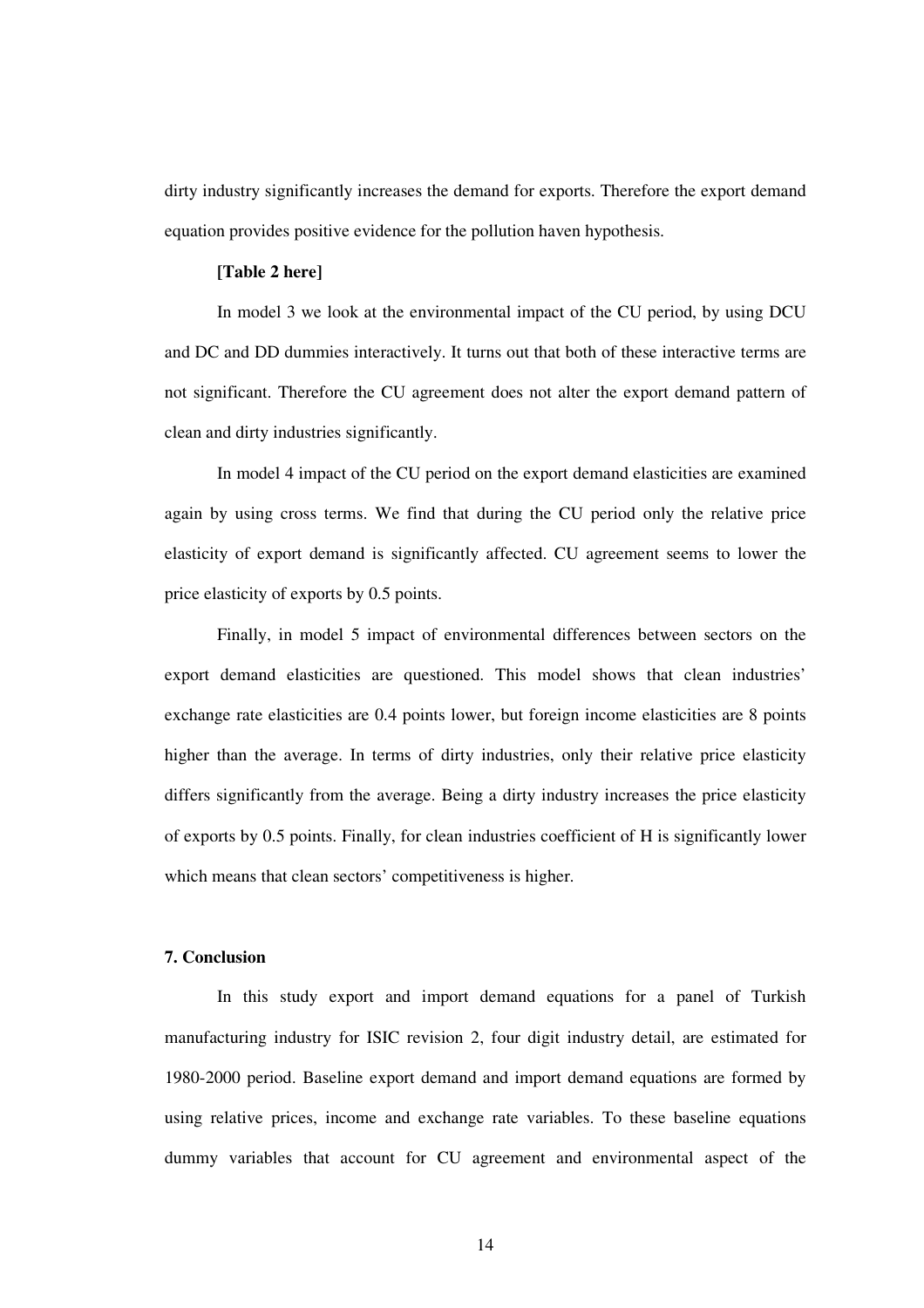manufacturing industry are added. In terms of the environmental aspect we distinguish between clean and dirty industries by using the ranking given by the pollution indices developed in Akbostanci et al (2005). Here our aim is to understand whether the free trade environment provided by the CU agreement altered the trade pattern of the clean and dirty industries.

Our findings from the baseline equations show that the import demand is unit elastic with respect to the relative price. We also find that income and exchange rate elasticities are less than zero in absolute value terms. That is a change in relative prices affects the import demand proportionately but changes in domestic income and exchange rate affect the import demand less than proportionately. Estimated export demand equation on the other hand is price and exchange rate inelastic, but foreign income elastic. An important point to note here is that the exchange rate elasticity of import demand is -0.78 but the exchange rate elasticity of export demand is 0.15. Therefore depreciation of Turkish Lira will lower the imports considerably but would not increase the exports that much. This characteristic is also apparent from the graphs shown in section 2. The exchange rate shocks received in 1994 and 2001 does not seem to affect the export series as much as the import series.

We also look at the effect of competitiveness of industries on export and import demands by using the Herfindahl index and find that increase in competitiveness of sectors increases the demand for exports but decreases the demand for imports.

In terms of the impact of the CU agreement on the manufacturing industry trade estimation results show that it has a positive impact on the import demand of Turkey. However there is only weak evidence that the impact of CU on export demand is negative. When we consider the impact of CU period on the elasticities our models show that during the CU period relative price and exchange rate elasticities of import demand are lower than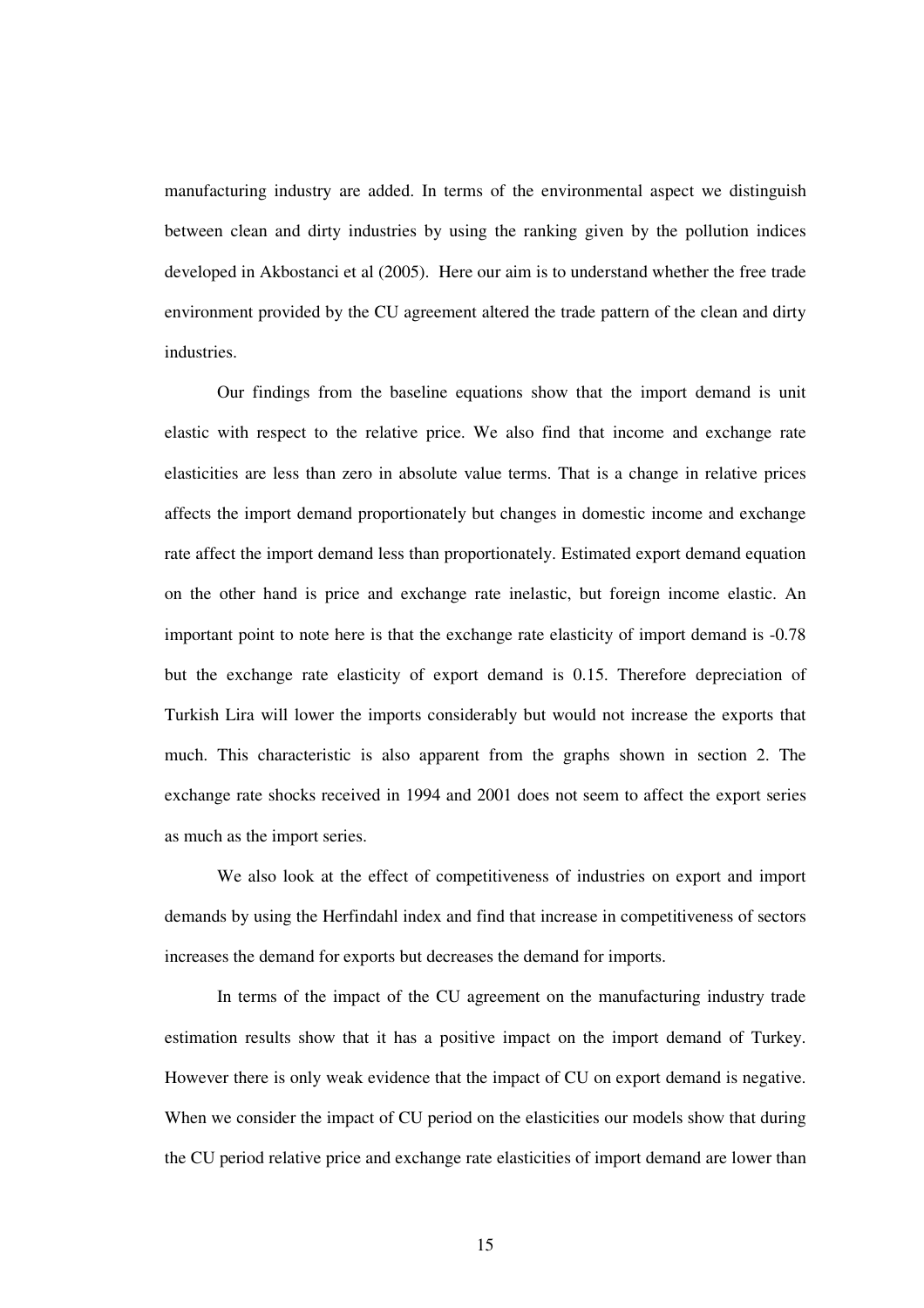the period average. On the other hand CU only significantly lowers the relative price elasticity of export demand relative to the period average.

When we consider the trade in clean and dirty industries, our findings show that both clean and dirty trade is significant in terms of export and import demand. Estimation results show that import demand increases for both the clean and dirty sectors; however export demand of clean sectors decline and dirty sectors increase during the study period. This last result could be taken as evidence for the trade effect of pollution haven hypothesis. When we look into the effect of trade liberalization on the clean and dirty industries' trade, our findings suggest that the CU agreement has no significant effect on the export demand of clean and dirty industries. In terms of the import demand of clean industries, we find no significant impact of the CU period on the demand for clean imports and we only find weak evidence that the demand for dirty imports declines slightly during the CU period.

| <b>ISIC Code</b> | Description                                                                               |
|------------------|-------------------------------------------------------------------------------------------|
| 3512             | Manufacture of fertilizers and pesticides                                                 |
| 3511             | Manufacture of basic industrial chemicals except fertilizers                              |
| 3720             | Non ferrous metal basic industries                                                        |
| 3710             | Iron and steel basic industries                                                           |
| 3411             | Manufacture of pulp, paper and paperboard                                                 |
| 3691             | Manufacture of structural clay products                                                   |
| 3311             | Sawmills, planing and other wood mills                                                    |
| 3813             | Manufacture of structural metal products                                                  |
| 3610             | Manufacture of pottery, china and earthenware                                             |
| 3819             | Man. of fabricated metal products except machinery and equipment not elsewhere classified |
| 3529             | Manufacture of chemical products not elsewhere classified (n.e.c.)                        |
| 3699             | Manufacture of non metallic mineral products n.e.c.                                       |
| 3319             | Manufacture of wood and cork products n.e.c.                                              |
| 3121             | Manufacture of food products not elsewhere classified                                     |
| 3240             | Manufacture of footwear, except vulcanized or molded rubber or plastic footwear           |
| 3513             | Manufacture of synthetic resins, plastic materials and man made fibers except glass       |
| 3320             | Manufacture of furniture and fixtures, except primarily of metal                          |
| 3419             | Manufacture of pulp, paper and paperboard articles n.e.c.                                 |
| 3118             | Sugar factories and refineries                                                            |
| 3211             | Spinning, weaving and finishing textiles                                                  |

**Appendix: List of Dirty and Clean Industries** Table A Dirty Industries

Note: Industries are ranked from dirtiest to less dirty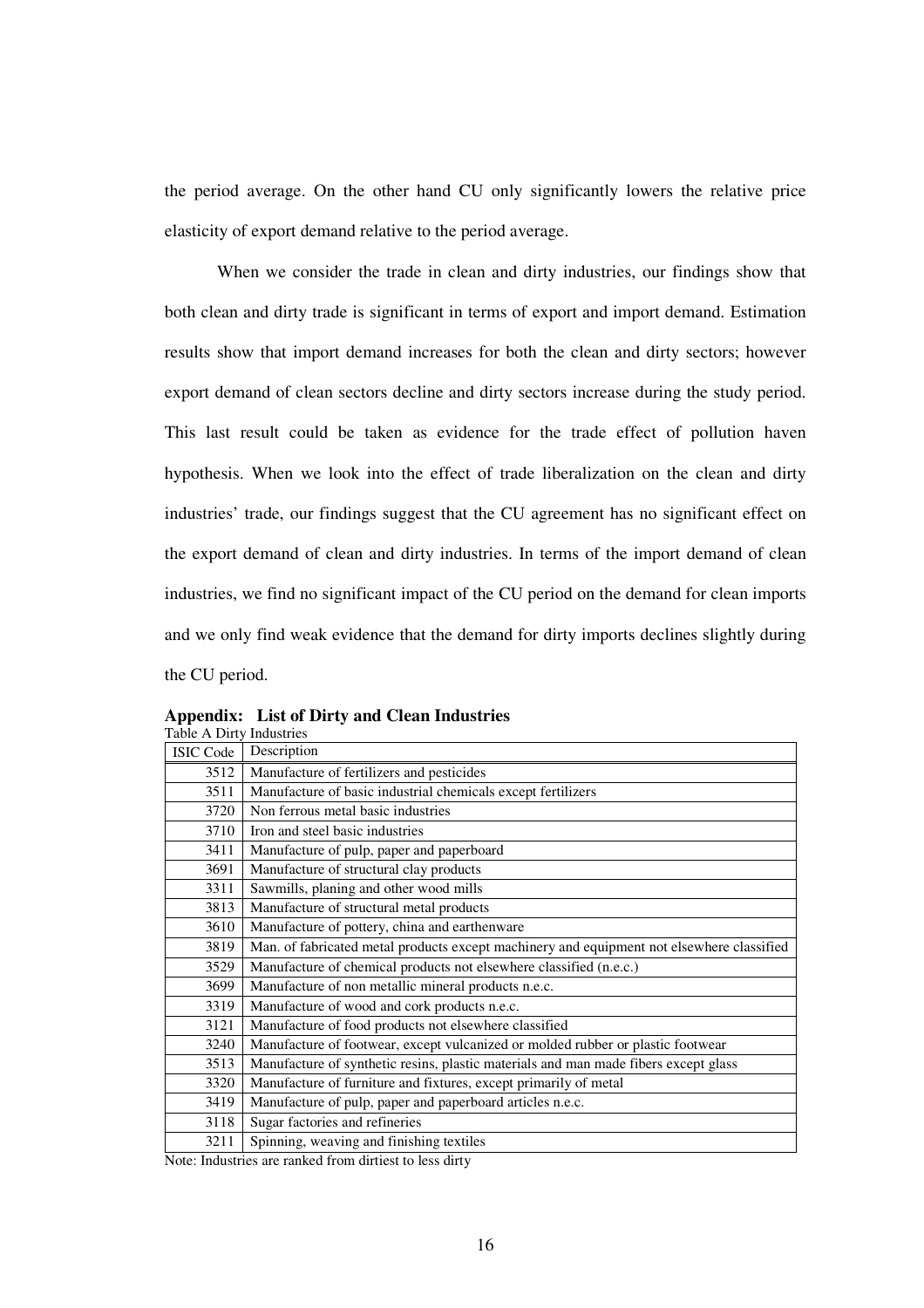| Table B Clean Industries |                                                                                             |  |  |  |  |
|--------------------------|---------------------------------------------------------------------------------------------|--|--|--|--|
| <b>ISIC Code</b>         | Description                                                                                 |  |  |  |  |
| 3214                     | Manufacture of carpets and rugs                                                             |  |  |  |  |
| 3522                     | Manufacture of drugs and medicines                                                          |  |  |  |  |
| 3841                     | Ship building and repairing                                                                 |  |  |  |  |
| 3831                     | Manufacture of electrical industrial machinery and apparatus                                |  |  |  |  |
| 3131                     | Distilling, rectifying and blending spirits                                                 |  |  |  |  |
| 3851                     | Manufacture of professional and scientific, and measuring and controlling equipment, n.e.c. |  |  |  |  |
| 3842                     | Manufacture of railroad equipment                                                           |  |  |  |  |
| 3901                     | Manufacture of jewelry and related articles                                                 |  |  |  |  |
| 3540                     | Manufacture of miscellaneous products of petroleum and coal                                 |  |  |  |  |
| 3839                     | Manufacture of electrical apparatus and supplies n.e.c.                                     |  |  |  |  |
| 3852                     | Manufacture of photographic and optical goods                                               |  |  |  |  |
| 3843                     | Manufacture of motor vehicles                                                               |  |  |  |  |
| 3821                     | Manufacture of engines and turbines                                                         |  |  |  |  |
| 3122                     | Manufacture of prepared animal feeds                                                        |  |  |  |  |
| 3551                     | Tire and tube industries                                                                    |  |  |  |  |
| 3133                     | Malt liquors and malt                                                                       |  |  |  |  |
| 3119                     | Manufacture of cocoa, chocolate and sugar confectionery                                     |  |  |  |  |
| 3832                     | Manufacture of radio, television and communication equipment and apparatus                  |  |  |  |  |
| 3134                     | Soft drinks ad carbonated waters industries                                                 |  |  |  |  |
| 3825                     | Manufacture of office, computing and accounting machinery                                   |  |  |  |  |

Note: Industries are ranked from cleanest to less clean

#### **References**

- Akbostancı E., Tunç, G. İ. and Türüt-Aşık, S. (2005) İmalat sanayi ve kirlilik: bir kirli endüstri sığınağı olarak Türkiye? (Manufacturing industry and pollution: The Turkish case as a pollution haven), *AÜSBF Dergisi*, **60**, 3-28.
- Eskeland, G. S. and Harrison, A. E. (2003) Moving to greener pastures? multinationals and the pollution haven hypothesis, *Journal of Development Economics,* **70**, 1-23.
- Frankel, J. A. and Rose, A. K. (2002) Is trade good or bad for the environment? sorting out the causality, NBER Working Paper No: 9201.
- Gallagher, K. (1999) Pollution intensive industry in Mexico under NAFTA: model and empirical evidence, *Praxis,* **25**, 1-15.
- Goldstein M. and Khan M. (1985) Income and price effects in foreign trade, in *Handbook of International Economics, Vol. 2* (Eds.) R.W. Jones and P.B. Kenen, North-Holland, Amsterdam, pp. 1041-1105.
- Jaffe, A. B., Peterson, S. R., Portney, P. R. and Stavins, R. N. (1995) Environmental regulation and the competitiveness of U.S. manufacturing: what does the evidence tell us? *Journal of Economic Literature,* **33**, 132-163.
- Liodakis, G. (2000) Environmental implications of international trade and uneven development: toward a critique of environmental economics, *Review of Radical Political Economics,* **32**, 40-79.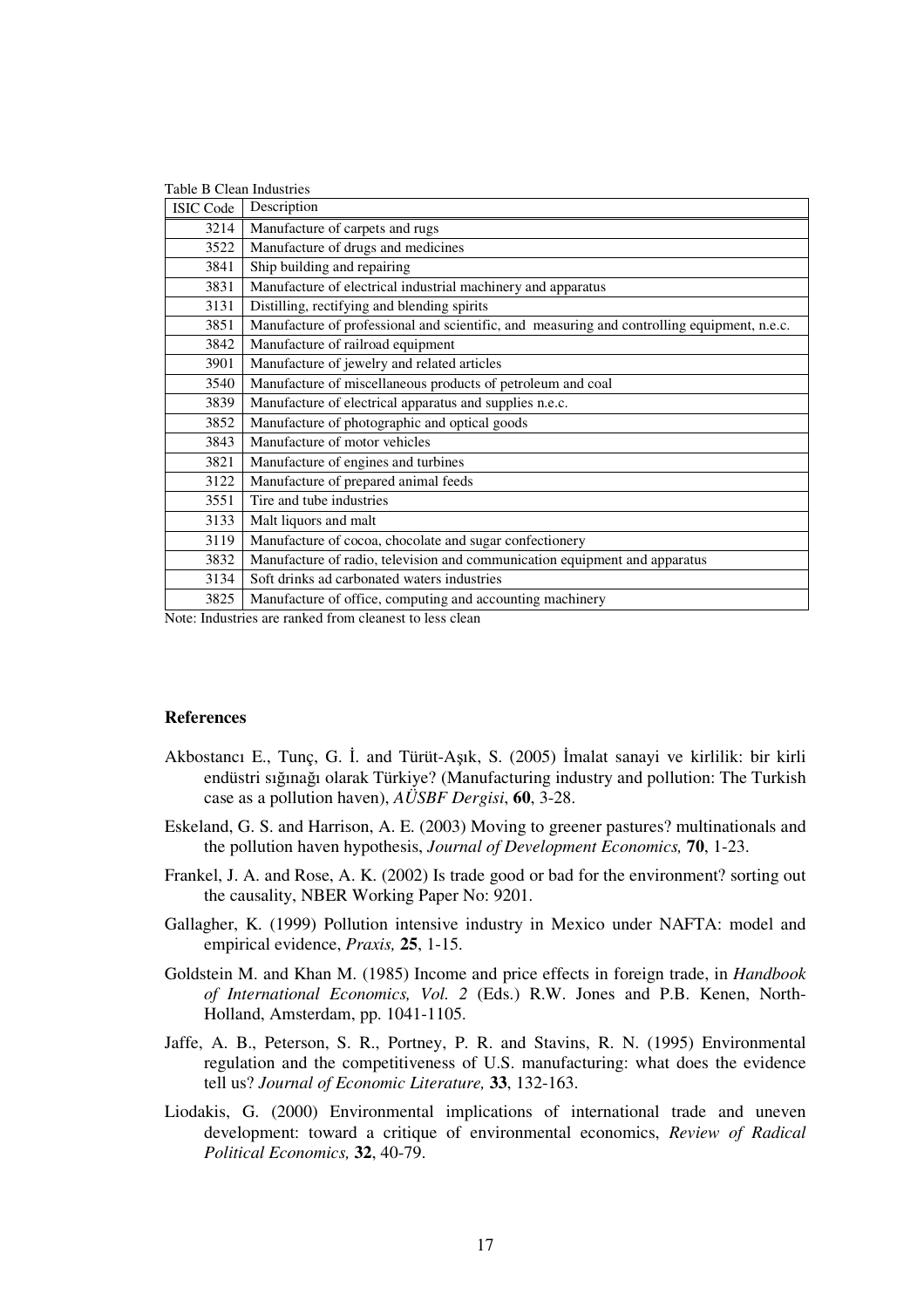- Mani, M. and Wheeler, D. (1997) In search of pollution havens? dirty industry in the world economy, 1960-1995, http:/www.worldbank.org/research.
- Neyaptı B., Taşkın, F. and Üngör, M. (2004) Has European customs union agreement really affected Turkey's trade? Bilkent University Working Paper, no.04-04.
- Secretariat of Foreign Trade (2005) http://www.dtm.gov.tr/ab/ingilizce/gbnot.htm.
- Smarzynska, B. K. and Wei, S. (2001) Pollution havens and foreign direct investment: dirty secret or popular myth? The World Bank Policy Research Working Paper No. 2673.
- Strutt, A and Anderson K. (2000) Will trade liberalization harm the environment? The case of Indonesia to 2020, *Environmental and Resource Economics*, **17**, 203-232.
- Thomakos, D. D. and Ulubașoğlu, M. A. (2002) The impact of trade liberalization on import demand, *Journal of Economic and Social Research*, **4**, 1-26.
- Tobey, J. (1990) The effects of domestic environmental policies on patterns of world trade, *Kyklos*, **43**, 191-209.
- Togan, S. (2000) Effects of a Turkey-European Union customs union and prospects for future, *Russian and East European Finance and Trade*, **36,** 5-25.
- Utkulu, U. and Seymen, D. (2004) Trade and competitiveness between Turkey and the EU: time series evidence, Turkish Economic Association Discussion Paper 2004/8.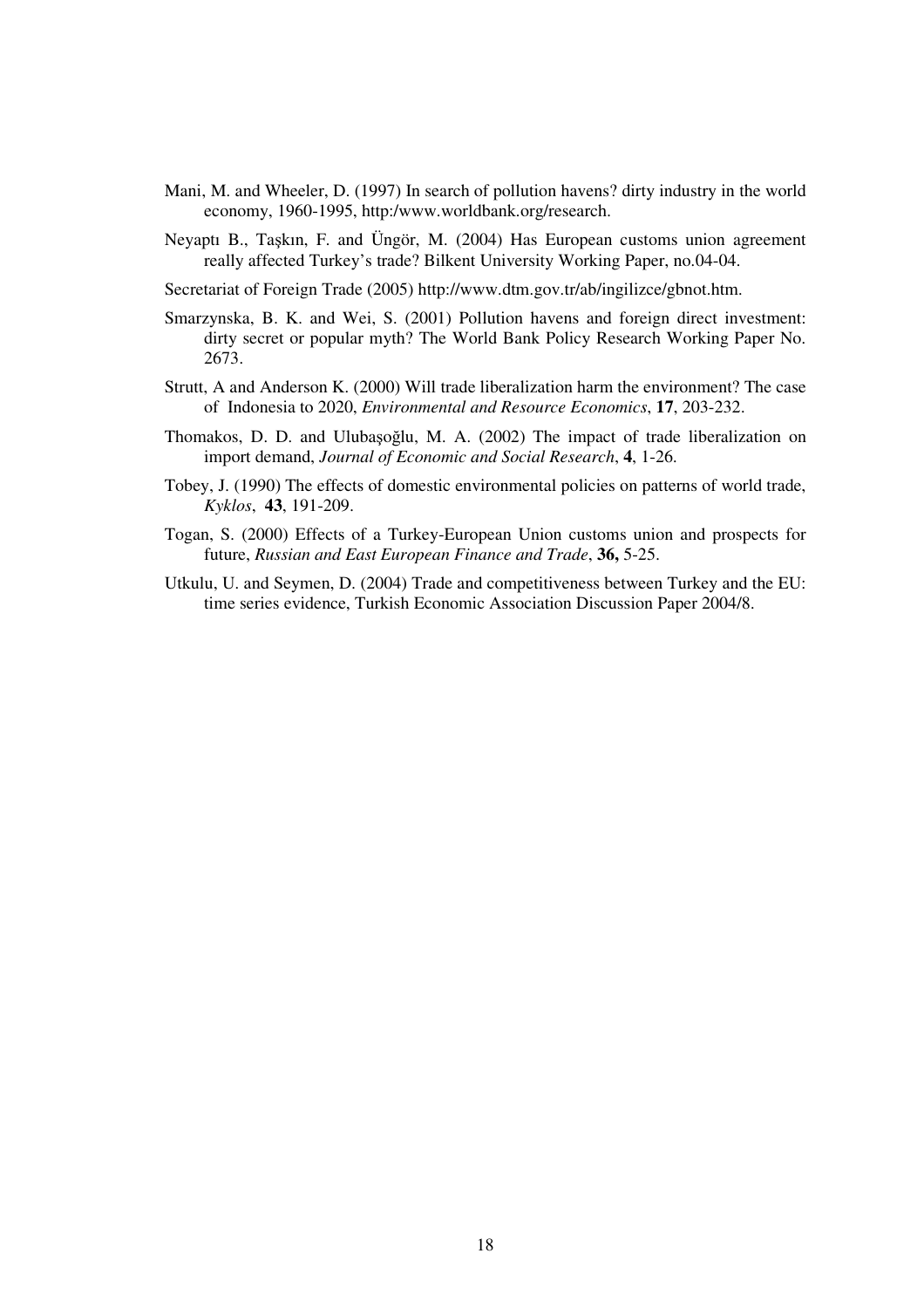# F**igures**



**Figure 1** Volume of Trade



**Figure 2** Growth Rate of Volume of Trade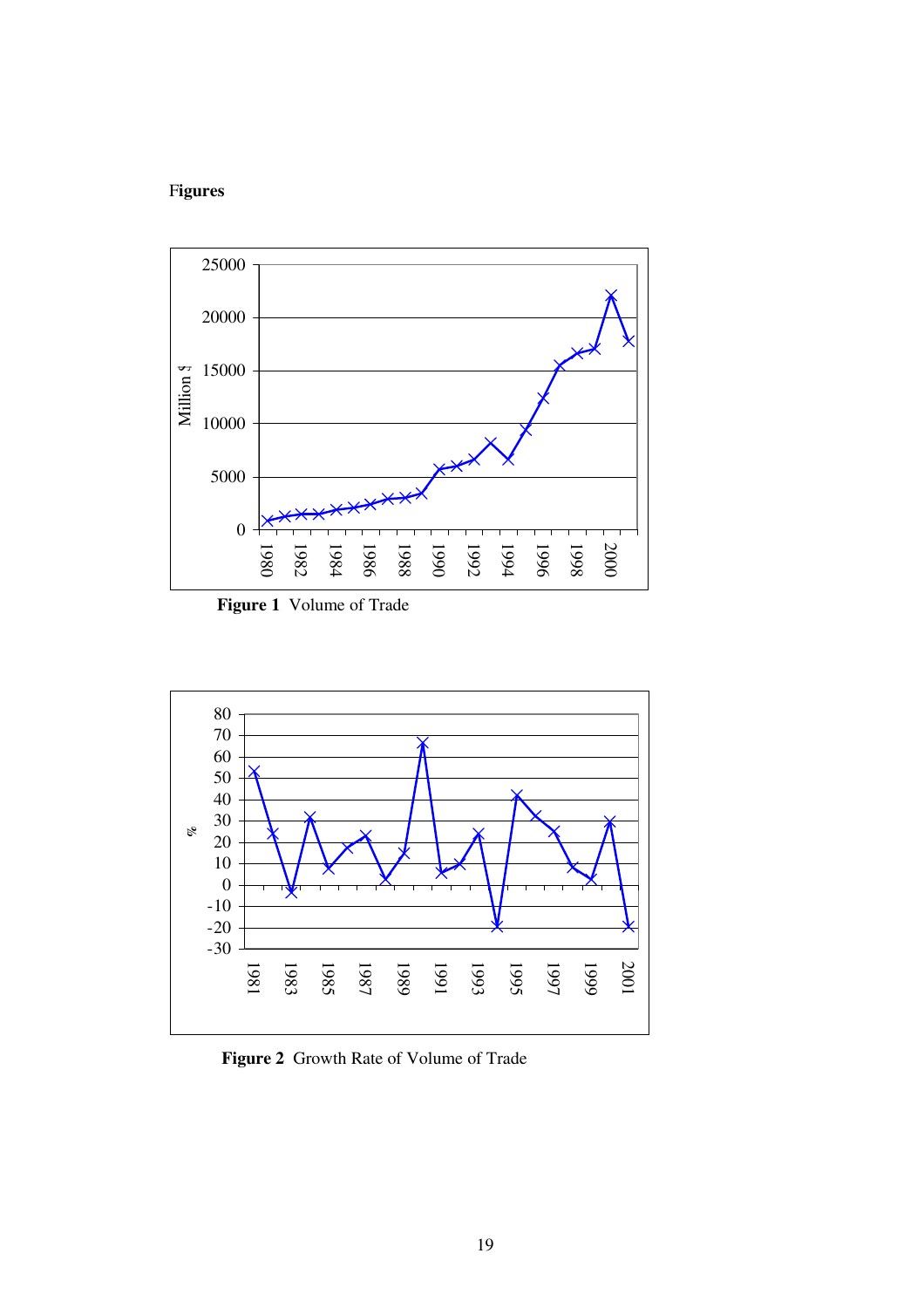

**Figure 3** Trade Deficit



**Figure 4** Turkey's Exports and Imports in Manufacturing Industry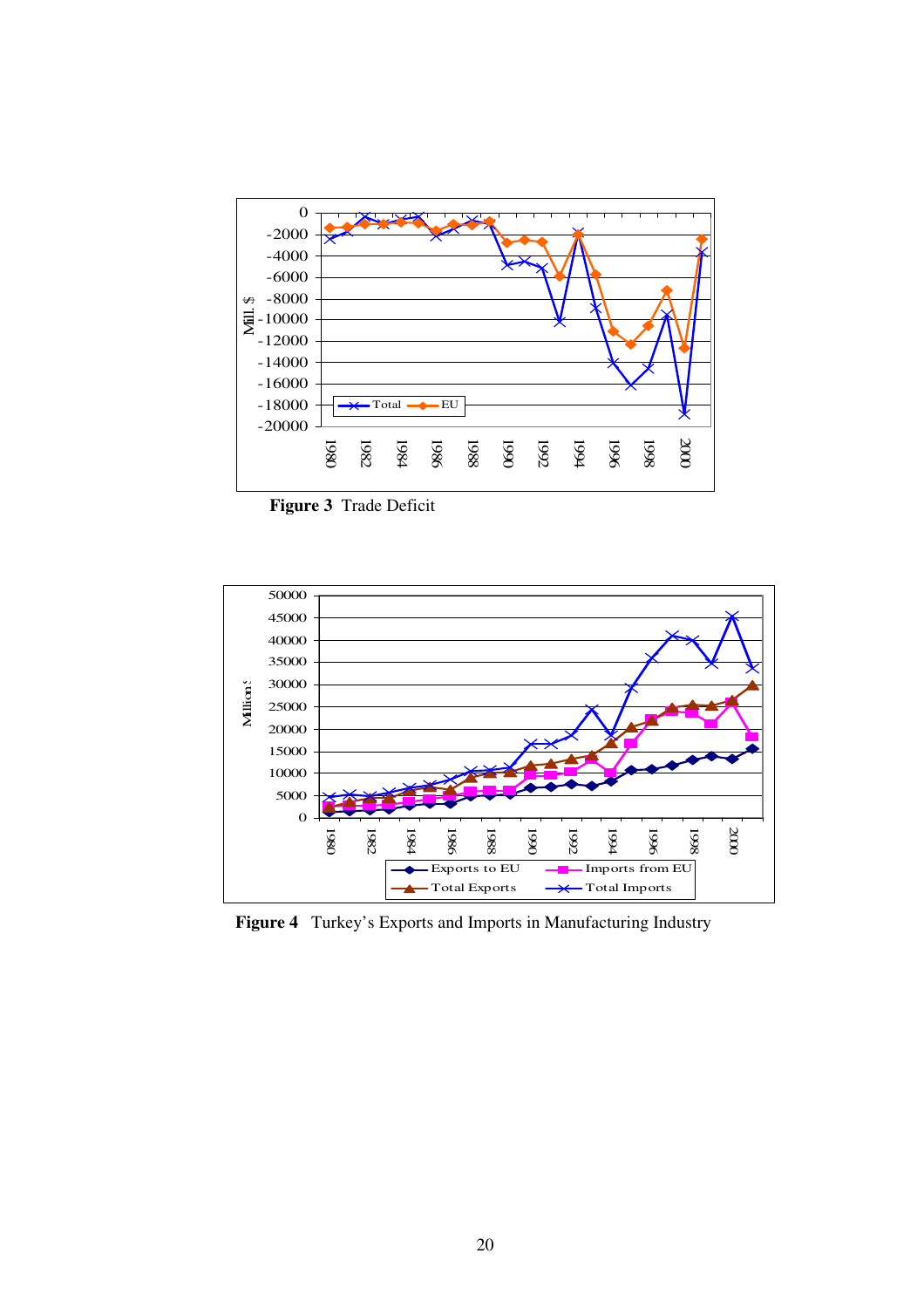

**Figure 5** Turkey's Trade in Dirty and Clean Industries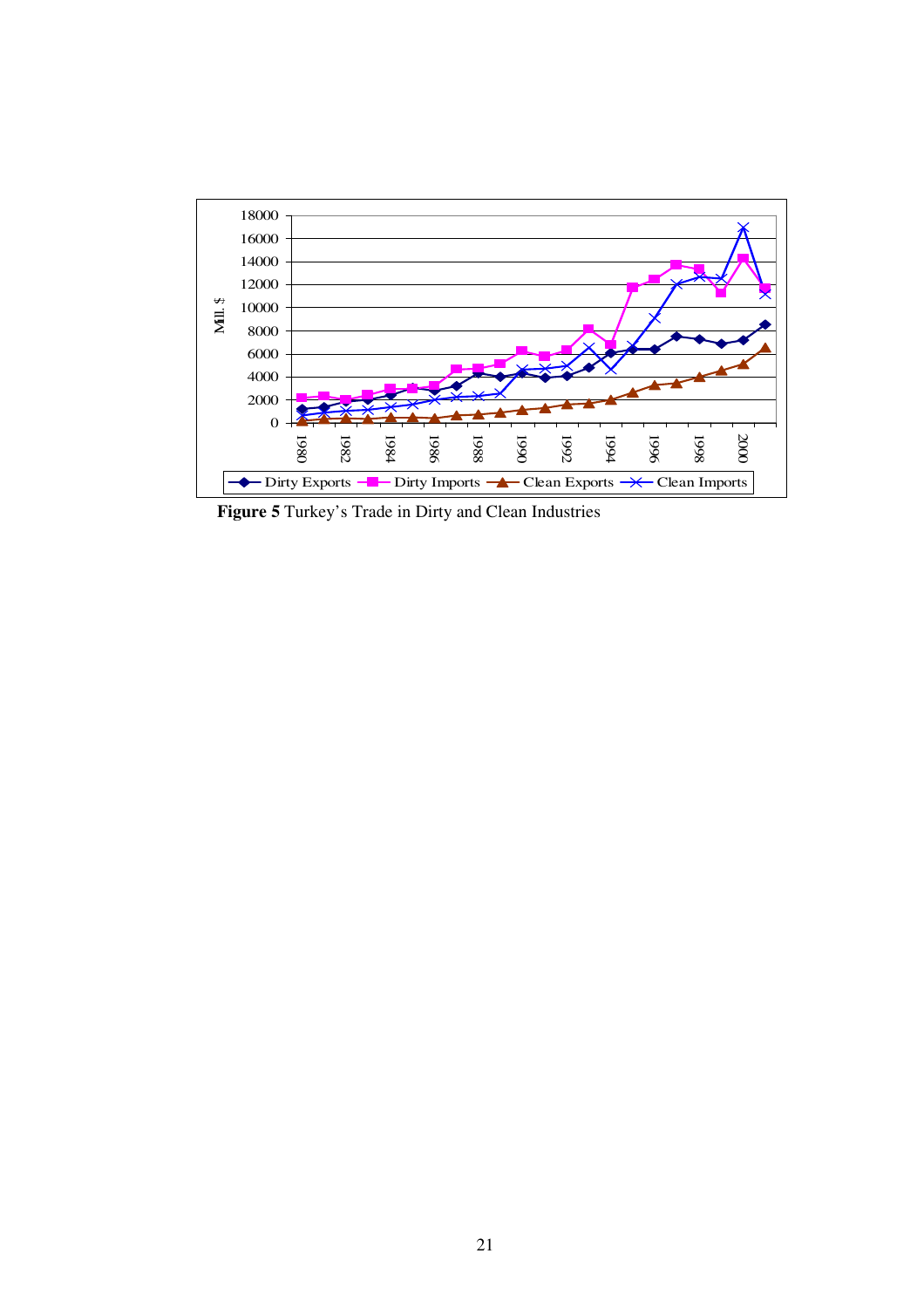## **Tables**

**Table 1 Import Demand Equations**

| $m/p_M$                       | <b>Model 1</b> | <b>Model 2</b> | <b>Model 3</b> | <b>Model 4</b>      | Model 5   |
|-------------------------------|----------------|----------------|----------------|---------------------|-----------|
|                               | 3.44**         | $2.54**$       | $2.41**$       | 0.11                | $1.85**$  |
| $\mathsf{C}$                  | (0.46)         | (0.45)         | (0.46)         | (0.50)              | (0.59)    |
|                               | $-0.98**$      | $-0.89**$      | $-0.88**$      | $-0.65**$           | $-0.83**$ |
| $p_M/p$                       | (0.05)         | (0.04)         | (0.04)         | (0.05)              | (0.06)    |
|                               | $-0.78**$      | $-0.73**$      | $-0.72**$      | $-0.49**$           | $-0.64**$ |
| Ε                             | (0.05)         | (0.05)         | (0.05)         | (0.05)              | (0.06)    |
|                               | $0.72**$       | $0.71**$       | $0.70**$       | $0.71**$            | $0.67**$  |
| Y                             | (0.02)         | (0.01)         | (0.01)         | (0.01)              | (0.02)    |
|                               | $0.65**$       | 1.48**         | $1.55**$       | 1.48**              | $1.63**$  |
| Η                             | (0.24)         | (0.22)         | (0.23)         | (0.23)              | (0.29)    |
| <b>DCU</b>                    |                | $0.31**$       | $0.39**$       | 5.97**              | $0.32**$  |
|                               |                | (0.10)         | (0.10)         | (1.31)              | (0.09)    |
| D94                           |                | $-0.01$        |                |                     |           |
|                               |                | (0.11)         |                |                     |           |
| DC                            |                | $0.78**$       | $0.76**$       | $0.75**$            | 2.88**    |
|                               |                | (0.08)         | (0.09)         | (0.08)              | (0.97)    |
| DD                            |                | $0.54**$       | $0.61**$       | $0.56**$            | $-1.41$   |
|                               |                | (0.06)         | (0.06)         | (0.06)              | (1.14)    |
| $DCU*DC$                      |                |                | 0.01           |                     |           |
|                               |                |                | (0.20)         |                     |           |
| $DCU_*DD$                     |                |                | $-0.25*$       |                     |           |
|                               |                |                | (0.12)         |                     |           |
| $DCU_{\ast}$ $p_M/$ $p$       |                |                |                | $-0.52**$           |           |
|                               |                |                |                | (0.09)<br>$-0.54**$ |           |
| $DCU_*e$                      |                |                |                | (0.12)              |           |
|                               |                |                |                | $-0.03$             |           |
| $DCU*y$                       |                |                |                | (0.03)              |           |
|                               |                |                |                | 0.78                |           |
| $DCU*H$                       |                |                |                | (0.51)              |           |
|                               |                |                |                |                     | $-0.06$   |
| $DC \times p_M / p$           |                |                |                |                     | (0.10)    |
|                               |                |                |                |                     | 0.06      |
| $DC_*e$                       |                |                |                |                     | (0.10)    |
|                               |                |                |                |                     | $-0.39**$ |
| $DC*y$                        |                |                |                |                     | (0.04)    |
| $DC*H$                        |                |                |                |                     | $-3.94**$ |
|                               |                |                |                |                     | (0.67)    |
| $DD_{\ast}$ $p_{\rm M}$ / $p$ |                |                |                |                     | 0.10      |
|                               |                |                |                |                     | (0.12)    |
| $DD_*e$                       |                |                |                |                     | $-0.04$   |
|                               |                |                |                |                     | (0.11)    |
| $DD*y$                        |                |                |                |                     | $0.34**$  |
|                               |                |                |                |                     | (0.04)    |
| $DD*H$                        |                |                |                |                     | $2.61**$  |
|                               |                |                |                |                     | (0.57)    |
| Adjusted $R^2$                | 0.75           | 0.81           | 0.80           | 0.80                | 0.80      |
| F-Statistic                   | 823.17         | 579.62         | 506.97         | 415.20              | 302.03    |

\* significance at 95% \*\* significance at 99%